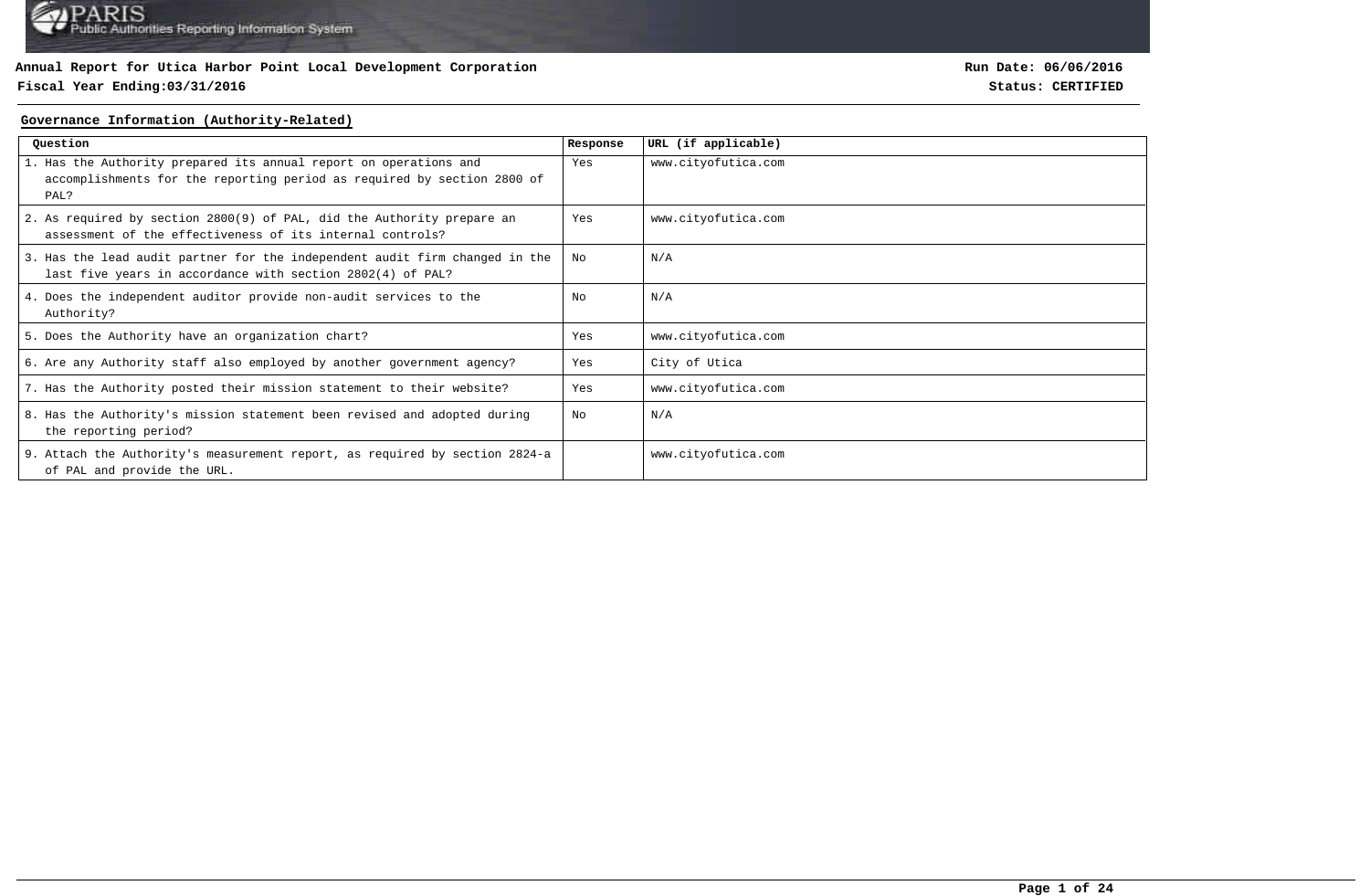## **Fiscal Year Ending:03/31/2016 Status: CERTIFIED**

**Run Date: 06/06/2016**

### **Governance Information (Board-Related)**

| Question                                                                                                                                                   | Response | URL                 |
|------------------------------------------------------------------------------------------------------------------------------------------------------------|----------|---------------------|
| 1. Has the Board established a Governance Committee in accordance with Section 2824(7) Yes<br>of PAL?                                                      |          | N/A                 |
| 2. Has the Board established an Audit Committee in accordance with Section 2824(4) of<br>PAL?                                                              | Yes      | N/A                 |
| 3. Has the Board established Finance Committee in accordance with Section 2824(8) of<br>PAL?                                                               | Yes      | N/A                 |
| 4. Provide a URL link where a list of Board committees can be found (including the<br>name of the committee and the date established):                     |          | www.cityofutica.com |
| 5. Does the majority of the Board meet the independence requirements of Section<br>2825(2) of PAL?                                                         | Yes      | N/A                 |
| 6. Provide a URL link to the minutes of the Board and committee meetings held during<br>the covered fiscal year                                            |          | www.cityofutica.com |
| 7. Has the Board adopted bylaws and made them available to Board members and staff?                                                                        | Yes      | www.cityofutica.com |
| 8. Has the Board adopted a code of ethics for Board members and staff?                                                                                     | Yes      | www.cityofutica.com |
| 9. Does the Board review and monitor the Authority's implementation of financial and<br>management controls?                                               | Yes      | N/A                 |
| 10. Does the Board execute direct oversight of the CEO and management in accordance<br>with Section 2824(1) of PAL?                                        | Yes      | N/A                 |
| 11. Has the Board adopted policies for the following in accordance with Section 2824(1)<br>of PAL?                                                         |          |                     |
| Salary and Compensation                                                                                                                                    | Yes      | N/A                 |
| Time and Attendance                                                                                                                                        | Yes      | N/A                 |
| Whistleblower Protection                                                                                                                                   | Yes      | N/A                 |
| Defense and Indemnification of Board Members                                                                                                               | Yes      | N/A                 |
| 12. Has the Board adopted a policy prohibiting the extension of credit to Board members No<br>and staff in accordance with Section 2824(5) of PAL?         |          | N/A                 |
| 13. Are the Authority's Board members, officers, and staff required to submit financial Yes<br>disclosure forms in accordance with Section 2825(3) of PAL? |          | N/A                 |
| 14. Was a performance evaluation of the board completed?                                                                                                   | Yes      | N/A                 |
| 15. Was compensation paid by the Authority made in accordance with employee or union<br>contracts?                                                         | No       | N/A                 |
| 16. Has the board adopted a conditional/additional compensation policy governing all<br>employees?                                                         | No       |                     |
|                                                                                                                                                            |          |                     |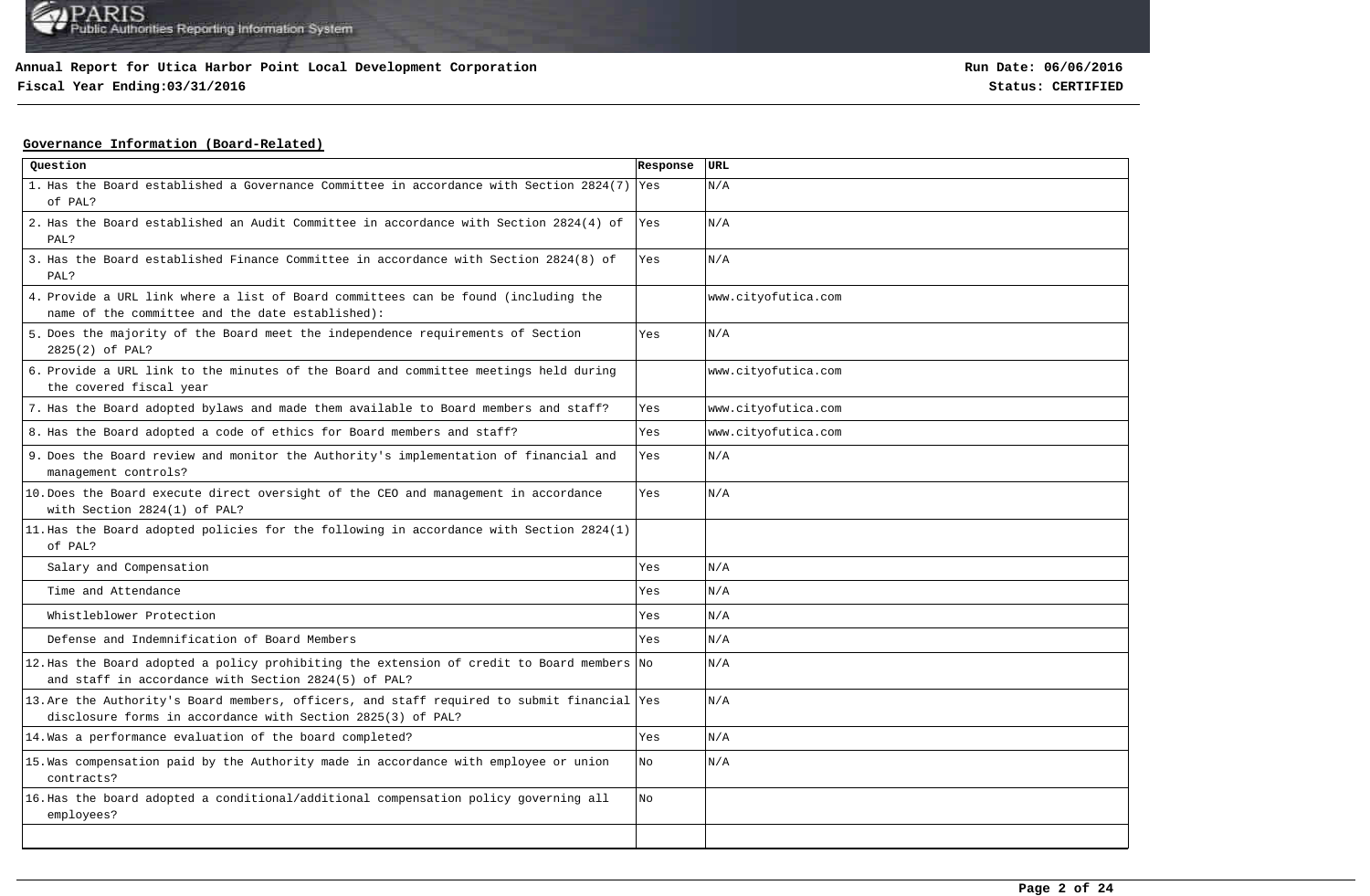### **Annual Report for Utica Harbor Point Local Development Corporation**

## **Fiscal Year Ending:03/31/2016 Status: CERTIFIED**

| Board of Directors Listing                                                                               |                |                                                                                                          |                          |
|----------------------------------------------------------------------------------------------------------|----------------|----------------------------------------------------------------------------------------------------------|--------------------------|
| Name                                                                                                     | Thomas, Brian  | Name                                                                                                     | Colosimo-Testa, Samantha |
| Chair of Board                                                                                           | No             | Chair of Board                                                                                           | No                       |
| If yes, Chair designated By.                                                                             |                | If yes, Chair designated By.                                                                             |                          |
| Term Start Date                                                                                          | 01/02/2012     | Term Start Date                                                                                          | 01/02/2012               |
| Term Expiration Date                                                                                     | Ex-Officio     | Term Expiration Date                                                                                     | Ex-Officio               |
| Title                                                                                                    | Member         | Title                                                                                                    | Member                   |
| Has the Board member appointed<br>a designee?                                                            | No             | Has the Board member appointed<br>a designee?                                                            | No                       |
| Designee Name                                                                                            |                | Designee Name                                                                                            |                          |
| Ex-officio                                                                                               | Yes            | Ex-officio                                                                                               | Yes                      |
| Nominated By                                                                                             | Local          | Nominated By                                                                                             | Local                    |
| Appointed By                                                                                             | Local          | Appointed By                                                                                             | Local                    |
| Confirmed by Senate?                                                                                     |                | Confirmed by Senate?                                                                                     |                          |
| Has the Board member/designee<br>signed the acknowledgement of<br>fiduciary duty?                        | Yes            | Has the Board member/designee<br>signed the acknowledgement of<br>fiduciary duty?                        | Yes                      |
| Complied with training<br>requirement of<br>Section 2824?                                                | Yes            | Complied with training<br>requirement of<br>Section 2824?                                                | No                       |
| Does the Board<br>member/designee also hold an<br>elected or appointed State gove                        | No             | Does the Board<br>member/designee also hold an<br>elected or appointed State gove                        | No                       |
| Does the Board<br>member/designee also hold an<br>elected or appointed municipal<br>government position? | N <sub>O</sub> | Does the Board<br>member/designee also hold an<br>elected or appointed municipal<br>government position? | N <sub>O</sub>           |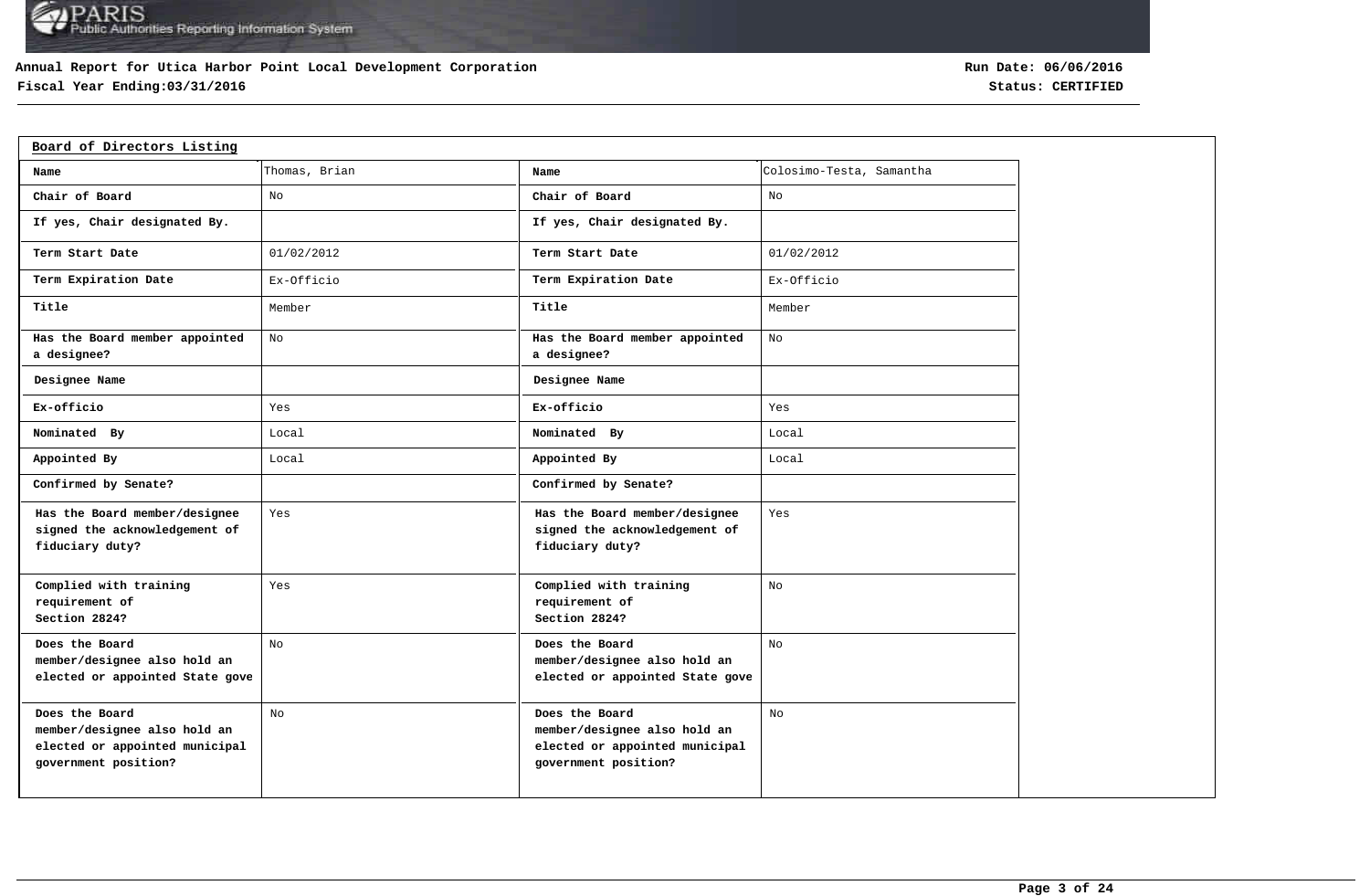### **Annual Report for Utica Harbor Point Local Development Corporation**

## **Fiscal Year Ending:03/31/2016 Status: CERTIFIED**

| Board of Directors Listing                                                                               |                       |                                                                                                          |                       |
|----------------------------------------------------------------------------------------------------------|-----------------------|----------------------------------------------------------------------------------------------------------|-----------------------|
| Name                                                                                                     | Johnson, Joseph       | Name                                                                                                     | Dicks, Alicia         |
| Chair of Board                                                                                           | No                    | Chair of Board                                                                                           | No                    |
| If yes, Chair designated By.                                                                             |                       | If yes, Chair designated By.                                                                             |                       |
| Term Start Date                                                                                          | 01/02/2012            | Term Start Date                                                                                          | 01/02/2012            |
| Term Expiration Date                                                                                     | Pleasure of Authority | Term Expiration Date                                                                                     | Pleasure of Authority |
| Title                                                                                                    |                       | Title                                                                                                    |                       |
| Has the Board member appointed<br>a designee?                                                            |                       | Has the Board member appointed<br>a designee?                                                            |                       |
| Designee Name                                                                                            |                       | Designee Name                                                                                            |                       |
| Ex-officio                                                                                               | No                    | Ex-officio                                                                                               | No                    |
| Nominated By                                                                                             | Local                 | Nominated By                                                                                             | Local                 |
| Appointed By                                                                                             | Local                 | Appointed By                                                                                             | Local                 |
| Confirmed by Senate?                                                                                     |                       | Confirmed by Senate?                                                                                     |                       |
| Has the Board member/designee<br>signed the acknowledgement of<br>fiduciary duty?                        | Yes                   | Has the Board member/designee<br>signed the acknowledgement of<br>fiduciary duty?                        | Yes                   |
| Complied with training<br>requirement of<br>Section 2824?                                                | Yes                   | Complied with training<br>requirement of<br>Section 2824?                                                | Yes                   |
| Does the Board<br>member/designee also hold an<br>elected or appointed State gove                        | No                    | Does the Board<br>member/designee also hold an<br>elected or appointed State gove                        | No                    |
| Does the Board<br>member/designee also hold an<br>elected or appointed municipal<br>government position? | No                    | Does the Board<br>member/designee also hold an<br>elected or appointed municipal<br>government position? | No                    |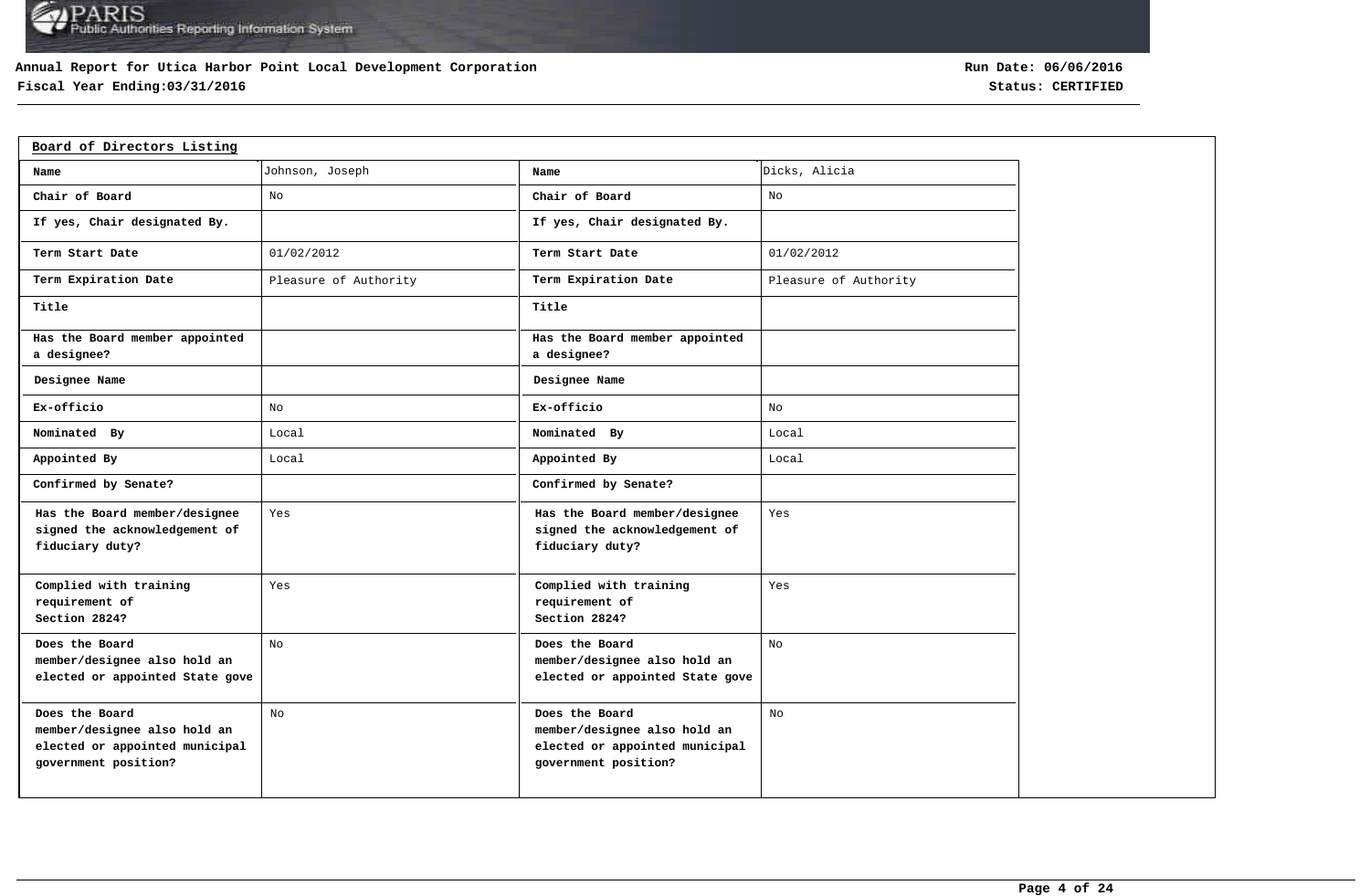### **Annual Report for Utica Harbor Point Local Development Corporation**

## **Fiscal Year Ending:03/31/2016 Status: CERTIFIED**

| Board of Directors Listing                                                                               |                        |                                                                                                          |                       |
|----------------------------------------------------------------------------------------------------------|------------------------|----------------------------------------------------------------------------------------------------------|-----------------------|
| Name                                                                                                     | Gilroy, Jr., Vincent J | Name                                                                                                     | Bucciero, Edward      |
| Chair of Board                                                                                           | Yes                    | Chair of Board                                                                                           | No                    |
| If yes, Chair designated By.                                                                             | Local                  | If yes, Chair designated By.                                                                             |                       |
| Term Start Date                                                                                          | 01/02/2012             | Term Start Date                                                                                          | 01/02/2012            |
| Term Expiration Date                                                                                     | Pleasure of Authority  | Term Expiration Date                                                                                     | Pleasure of Authority |
| Title                                                                                                    |                        | Title                                                                                                    |                       |
| Has the Board member appointed<br>a designee?                                                            |                        | Has the Board member appointed<br>a designee?                                                            |                       |
| Designee Name                                                                                            |                        | Designee Name                                                                                            |                       |
| Ex-officio                                                                                               | No                     | Ex-officio                                                                                               | No                    |
| Nominated By                                                                                             | Local                  | Nominated By                                                                                             | Local                 |
| Appointed By                                                                                             | Local                  | Appointed By                                                                                             | Local                 |
| Confirmed by Senate?                                                                                     |                        | Confirmed by Senate?                                                                                     |                       |
| Has the Board member/designee<br>signed the acknowledgement of<br>fiduciary duty?                        | Yes                    | Has the Board member/designee<br>signed the acknowledgement of<br>fiduciary duty?                        | Yes                   |
| Complied with training<br>requirement of<br>Section 2824?                                                | No                     | Complied with training<br>requirement of<br>Section 2824?                                                | No                    |
| Does the Board<br>member/designee also hold an<br>elected or appointed State gove                        | No                     | Does the Board<br>member/designee also hold an<br>elected or appointed State gove                        | No                    |
| Does the Board<br>member/designee also hold an<br>elected or appointed municipal<br>government position? | No                     | Does the Board<br>member/designee also hold an<br>elected or appointed municipal<br>government position? | No                    |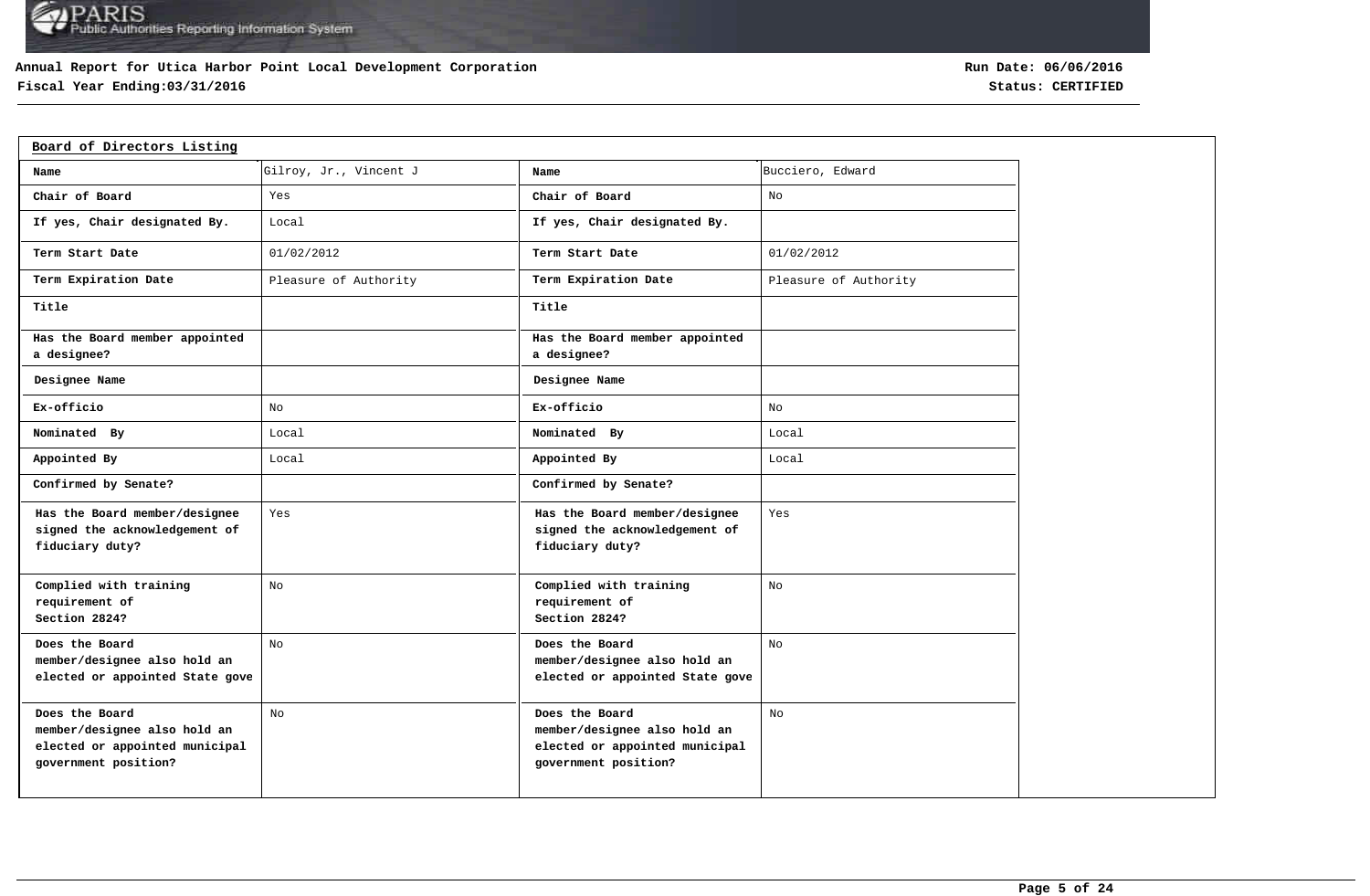### **Annual Report for Utica Harbor Point Local Development Corporation**

## **Fiscal Year Ending:03/31/2016 Status: CERTIFIED**

| Board of Directors Listing                                                                               |                       |                                                                                                          |                       |
|----------------------------------------------------------------------------------------------------------|-----------------------|----------------------------------------------------------------------------------------------------------|-----------------------|
| Name                                                                                                     | Salatino, Chris       | Name                                                                                                     | Donovan, Patrick      |
| Chair of Board                                                                                           | No                    | Chair of Board                                                                                           | No                    |
| If yes, Chair designated By.                                                                             |                       | If yes, Chair designated By.                                                                             |                       |
| Term Start Date                                                                                          | 01/02/2012            | Term Start Date                                                                                          | 01/02/2012            |
| Term Expiration Date                                                                                     | Pleasure of Authority | Term Expiration Date                                                                                     | Pleasure of Authority |
| Title                                                                                                    |                       | Title                                                                                                    |                       |
| Has the Board member appointed<br>a designee?                                                            |                       | Has the Board member appointed<br>a designee?                                                            |                       |
| Designee Name                                                                                            |                       | Designee Name                                                                                            |                       |
| Ex-officio                                                                                               | No                    | Ex-officio                                                                                               | No                    |
| Nominated By                                                                                             | Local                 | Nominated By                                                                                             | Local                 |
| Appointed By                                                                                             | Local                 | Appointed By                                                                                             | Local                 |
| Confirmed by Senate?                                                                                     |                       | Confirmed by Senate?                                                                                     |                       |
| Has the Board member/designee<br>signed the acknowledgement of<br>fiduciary duty?                        | Yes                   | Has the Board member/designee<br>signed the acknowledgement of<br>fiduciary duty?                        | Yes                   |
| Complied with training<br>requirement of<br>Section 2824?                                                | No                    | Complied with training<br>requirement of<br>Section 2824?                                                | Yes                   |
| Does the Board<br>member/designee also hold an<br>elected or appointed State gove                        | No                    | Does the Board<br>member/designee also hold an<br>elected or appointed State gove                        | No                    |
| Does the Board<br>member/designee also hold an<br>elected or appointed municipal<br>government position? | No                    | Does the Board<br>member/designee also hold an<br>elected or appointed municipal<br>government position? | No                    |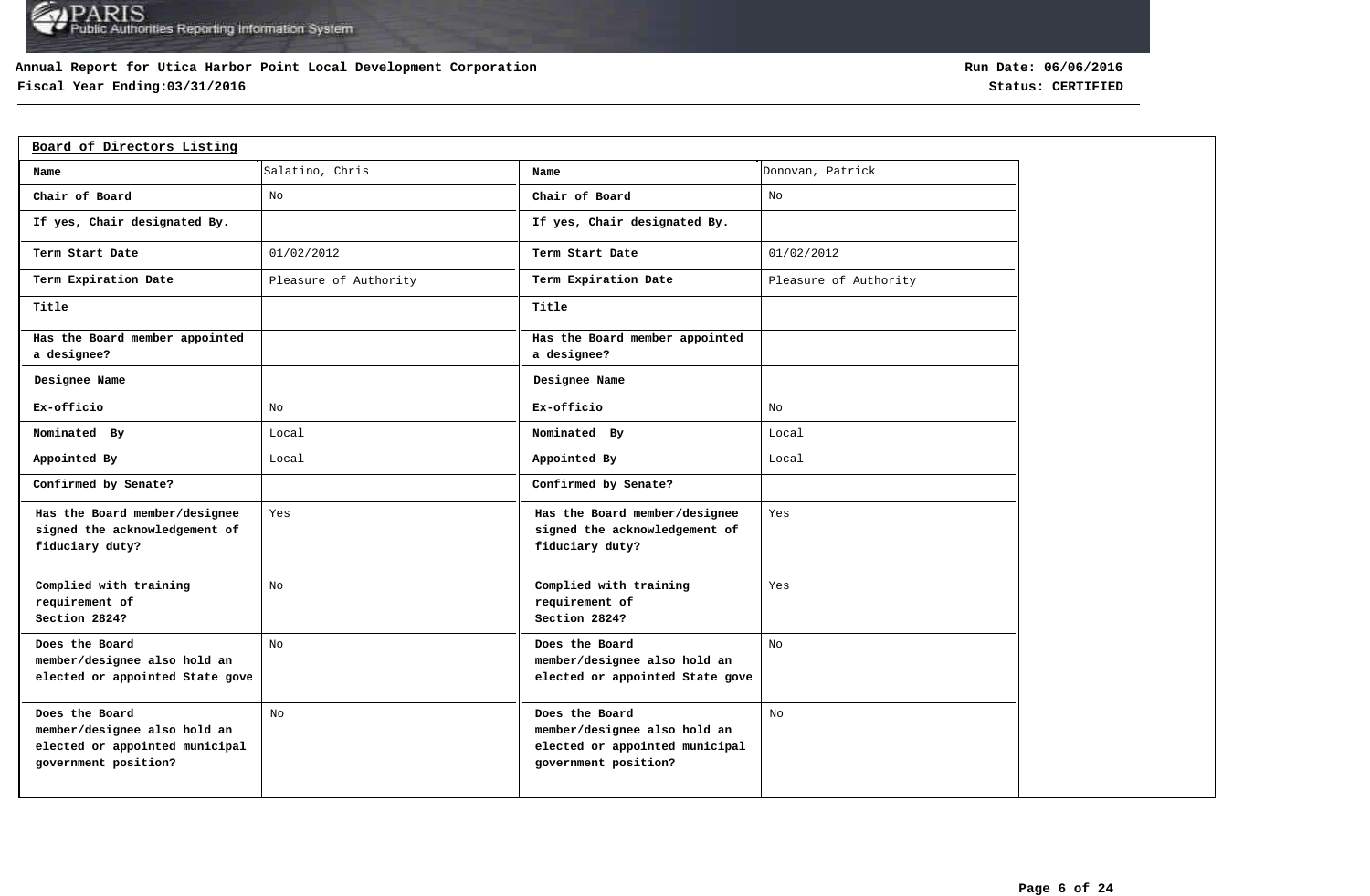### **Annual Report for Utica Harbor Point Local Development Corporation**

## **Fiscal Year Ending:03/31/2016 Status: CERTIFIED**

| Board of Directors Listing                                                                               |              |                                                                                                          |                       |
|----------------------------------------------------------------------------------------------------------|--------------|----------------------------------------------------------------------------------------------------------|-----------------------|
| Name                                                                                                     | Dimeo, Steve | Name                                                                                                     | Brown-DePass, Mary    |
| Chair of Board                                                                                           | No           | Chair of Board                                                                                           | No                    |
| If yes, Chair designated By.                                                                             |              | If yes, Chair designated By.                                                                             |                       |
| Term Start Date                                                                                          | 01/02/2012   | Term Start Date                                                                                          | 01/02/2012            |
| Term Expiration Date                                                                                     | Ex-Officio   | Term Expiration Date                                                                                     | Pleasure of Authority |
| Title                                                                                                    | Member       | Title                                                                                                    |                       |
| Has the Board member appointed<br>a designee?                                                            | No           | Has the Board member appointed<br>a designee?                                                            |                       |
| Designee Name                                                                                            |              | Designee Name                                                                                            |                       |
| Ex-officio                                                                                               | Yes          | Ex-officio                                                                                               | No                    |
| Nominated By                                                                                             | Local        | Nominated By                                                                                             | Local                 |
| Appointed By                                                                                             | Local        | Appointed By                                                                                             | Local                 |
| Confirmed by Senate?                                                                                     |              | Confirmed by Senate?                                                                                     |                       |
| Has the Board member/designee<br>signed the acknowledgement of<br>fiduciary duty?                        | Yes          | Has the Board member/designee<br>signed the acknowledgement of<br>fiduciary duty?                        | Yes                   |
| Complied with training<br>requirement of<br>Section 2824?                                                | No           | Complied with training<br>requirement of<br>Section 2824?                                                | Yes                   |
| Does the Board<br>member/designee also hold an<br>elected or appointed State gove                        | No           | Does the Board<br>member/designee also hold an<br>elected or appointed State gove                        | No                    |
| Does the Board<br>member/designee also hold an<br>elected or appointed municipal<br>government position? | No           | Does the Board<br>member/designee also hold an<br>elected or appointed municipal<br>government position? | No                    |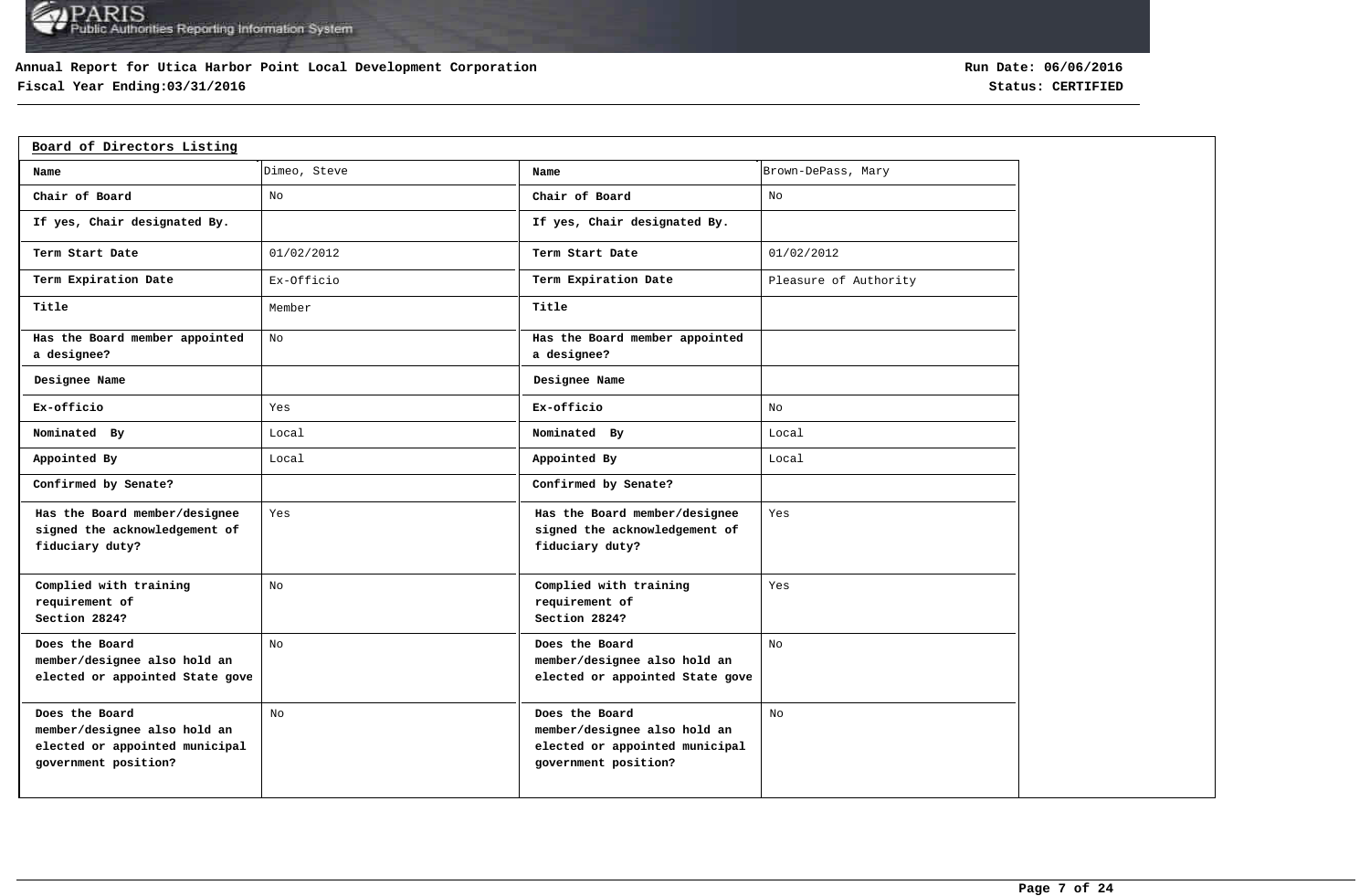### **Annual Report for Utica Harbor Point Local Development Corporation**

## **Fiscal Year Ending:03/31/2016 Status: CERTIFIED**

| Board of Directors Listing                                                                               |                   |                                                                                                          |                       |
|----------------------------------------------------------------------------------------------------------|-------------------|----------------------------------------------------------------------------------------------------------|-----------------------|
| Name                                                                                                     | Fiume, John       | Name                                                                                                     | Wade, John            |
| Chair of Board                                                                                           | No                | Chair of Board                                                                                           | No                    |
| If yes, Chair designated By.                                                                             |                   | If yes, Chair designated By.                                                                             |                       |
| Term Start Date                                                                                          | 06/03/2013        | Term Start Date                                                                                          | 10/01/2014            |
| Term Expiration Date                                                                                     | Ex-Officio        | Term Expiration Date                                                                                     | Pleasure of Authority |
| Title                                                                                                    | member-non voting | Title                                                                                                    |                       |
| Has the Board member appointed<br>a designee?                                                            | No                | Has the Board member appointed<br>a designee?                                                            |                       |
| Designee Name                                                                                            |                   | Designee Name                                                                                            |                       |
| Ex-officio                                                                                               | Yes               | Ex-officio                                                                                               | No                    |
| Nominated By                                                                                             | Local             | Nominated By                                                                                             | Local                 |
| Appointed By                                                                                             | Local             | Appointed By                                                                                             | Local                 |
| Confirmed by Senate?                                                                                     |                   | Confirmed by Senate?                                                                                     |                       |
| Has the Board member/designee<br>signed the acknowledgement of<br>fiduciary duty?                        | Yes               | Has the Board member/designee<br>signed the acknowledgement of<br>fiduciary duty?                        | Yes                   |
| Complied with training<br>requirement of<br>Section 2824?                                                | No                | Complied with training<br>requirement of<br>Section 2824?                                                | Yes                   |
| Does the Board<br>member/designee also hold an<br>elected or appointed State gove                        | No                | Does the Board<br>member/designee also hold an<br>elected or appointed State gove                        | No                    |
| Does the Board<br>member/designee also hold an<br>elected or appointed municipal<br>government position? | No                | Does the Board<br>member/designee also hold an<br>elected or appointed municipal<br>government position? | No                    |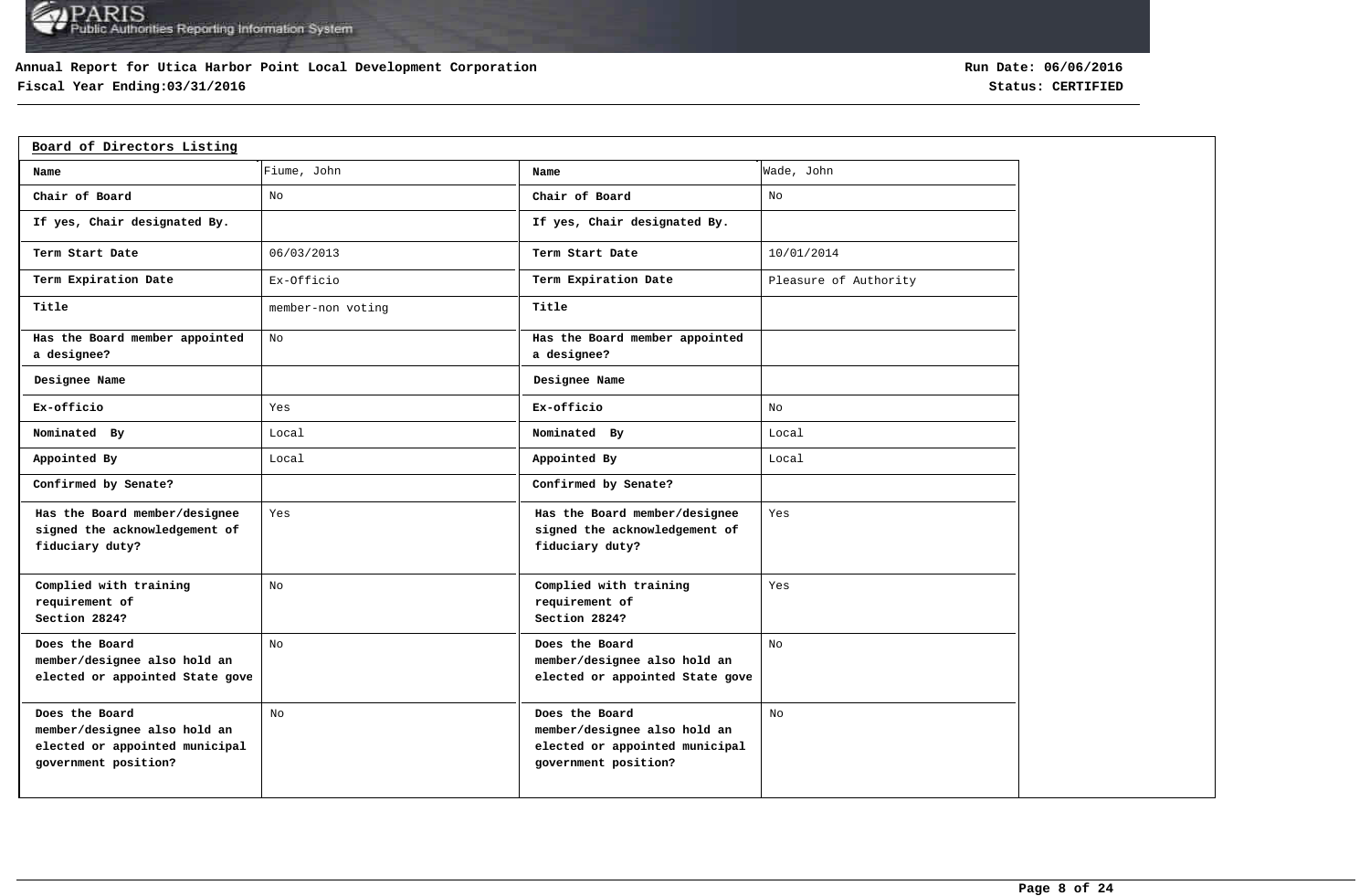**Fiscal Year Ending:03/31/2016 Status: CERTIFIED**

## **Staff Listing**

| Name    | Title                   | Group       | Department | Union | Barga- | $ $ Full   | Exempt Base |            | Actual    | Over        | Performance Extra Pay |   | Other       | Total   | Individual               | If yes, Is |
|---------|-------------------------|-------------|------------|-------|--------|------------|-------------|------------|-----------|-------------|-----------------------|---|-------------|---------|--------------------------|------------|
|         |                         |             |            | Name  | ining  | Time/      |             | Annualized | salary    | time        | Bonus                 |   | Compensa    | Compens | also paid by the payment |            |
|         |                         |             | Subsidiary |       | Unit   | Part       |             | Salary     | paid to   | paid by     |                       |   | tion/Allo   | -ation  | another                  | made by a  |
|         |                         |             |            |       |        | Time       |             |            | the       | Authority   |                       |   | wances/Ad   |         | entity to                | State or   |
|         |                         |             |            |       |        |            |             |            | Individua |             |                       |   | justments   |         | perform the              | local      |
|         |                         |             |            |       |        |            |             |            |           |             |                       |   |             |         | work of the              | government |
|         |                         |             |            |       |        |            |             |            |           |             |                       |   |             |         | Authority                |            |
| Spaeth, | Economic                | Operational | Urban &    |       |        | ${\rm FT}$ | No          | 0.00       | 0         | $\mathbf 0$ | 0                     | 0 | $\mathbf 0$ | 0       | Yes                      | Yes        |
| Jack    | Developmen              |             | Economic   |       |        |            |             |            |           |             |                       |   |             |         |                          |            |
|         | t Program               |             | Developmen |       |        |            |             |            |           |             |                       |   |             |         |                          |            |
|         | Specialist              |             |            |       |        |            |             |            |           |             |                       |   |             |         |                          |            |
| Thomas, | Commission   Managerial |             | Urban &    |       |        | FT         | No          | 0.00       | 0         | 0           | 0                     | 0 | $\mathbf 0$ | 0       | Yes                      | Yes        |
| Brian   | ler                     |             | Economic   |       |        |            |             |            |           |             |                       |   |             |         |                          |            |
|         |                         |             | Developmen |       |        |            |             |            |           |             |                       |   |             |         |                          |            |
|         |                         |             |            |       |        |            |             |            |           |             |                       |   |             |         |                          |            |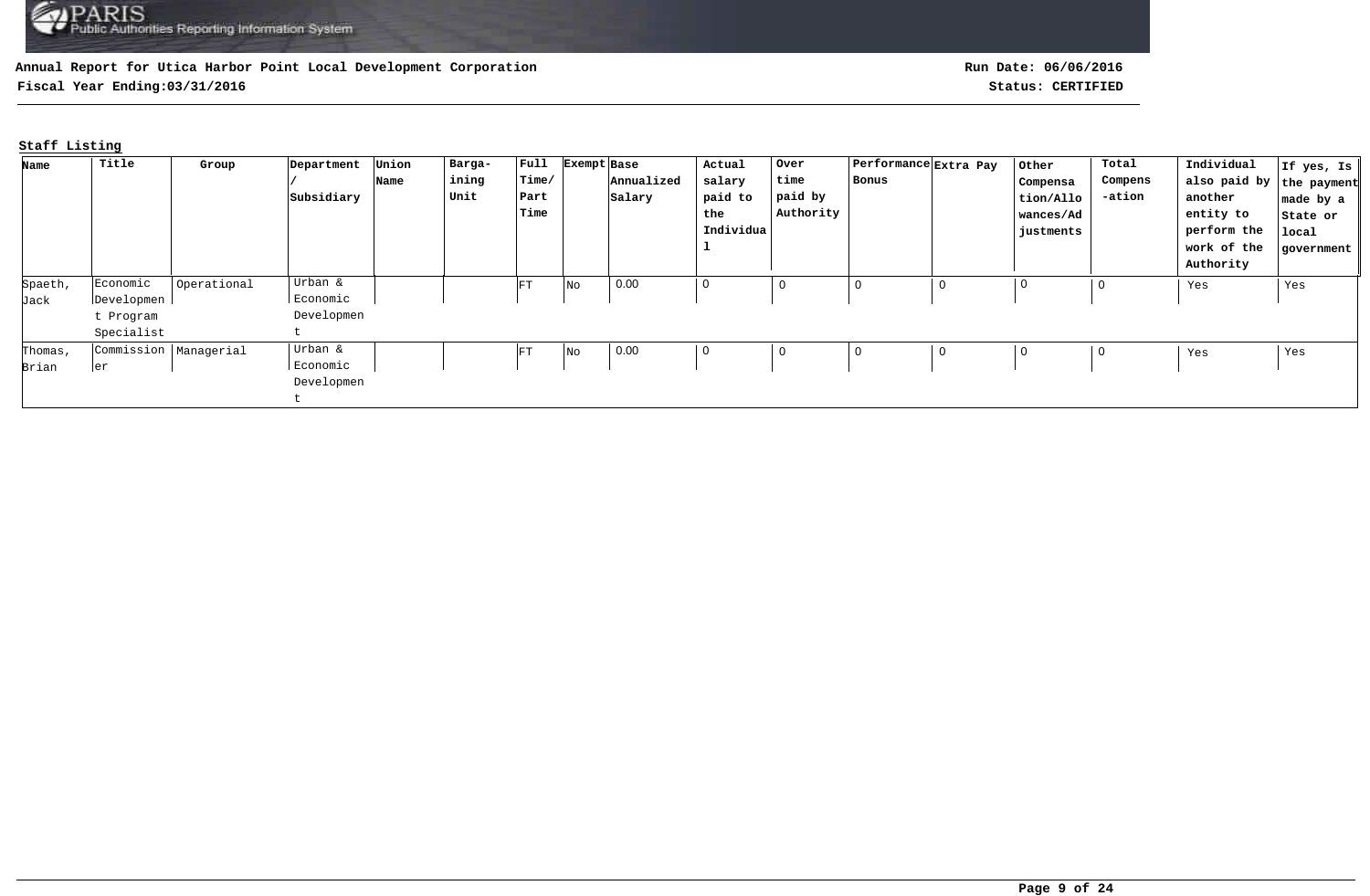**Fiscal Year Ending:03/31/2016 Status: CERTIFIED**

No

### **Benefit Information**

During the fiscal year, did the Authority continue to pay for any of the above mentioned benefits for

#### **Board Members**

| Name                | Title     | Severance | Payment | $_{\text{Club}}$ | Use of    | Personal | Auto Transpo- | Housing | Spousal / | Tuition Multi- |         | None         | Other |
|---------------------|-----------|-----------|---------|------------------|-----------|----------|---------------|---------|-----------|----------------|---------|--------------|-------|
|                     |           | Package   | for     | Member-          | Corporate | Loans    | rtation       | Allow-  | Dependent | Assist-        | Year    | of           |       |
|                     |           |           | Unused  | ships            | Credit    |          |               | ance    | Life      | ance           | Employ- | These        |       |
|                     |           |           | Leave   |                  | Cards     |          |               |         | Insurance |                | ment    | Benefits     |       |
| Dicks,              | Board of  |           |         |                  |           |          |               |         |           |                |         | $\mathbf{X}$ |       |
| Alicia              | Directors |           |         |                  |           |          |               |         |           |                |         |              |       |
| Colosimo-           | Board of  |           |         |                  |           |          |               |         |           |                |         | X            |       |
| Testa,              | Directors |           |         |                  |           |          |               |         |           |                |         |              |       |
| Samantha            |           |           |         |                  |           |          |               |         |           |                |         |              |       |
| Fiume,              | Board of  |           |         |                  |           |          |               |         |           |                |         | X            |       |
| John                | Directors |           |         |                  |           |          |               |         |           |                |         |              |       |
| Brown-              | Board of  |           |         |                  |           |          |               |         |           |                |         | Χ            |       |
| DePass,             | Directors |           |         |                  |           |          |               |         |           |                |         |              |       |
| Mary                |           |           |         |                  |           |          |               |         |           |                |         |              |       |
| Dimeo,              | Board of  |           |         |                  |           |          |               |         |           |                |         | $\mathbf{X}$ |       |
| Steve               | Directors |           |         |                  |           |          |               |         |           |                |         |              |       |
| Thomas,             | Board of  |           |         |                  |           |          |               |         |           |                |         | $\mathbf X$  |       |
| Brian               | Directors |           |         |                  |           |          |               |         |           |                |         |              |       |
| Gilroy,             | Board of  |           |         |                  |           |          |               |         |           |                |         | X            |       |
| Jr.,                | Directors |           |         |                  |           |          |               |         |           |                |         |              |       |
| Vincent J           |           |           |         |                  |           |          |               |         |           |                |         |              |       |
| Salatino,           | Board of  |           |         |                  |           |          |               |         |           |                |         | $\mathbf X$  |       |
| Chris               | Directors |           |         |                  |           |          |               |         |           |                |         |              |       |
| Johnson,            | Board of  |           |         |                  |           |          |               |         |           |                |         | $\mathbf X$  |       |
| Joseph              | Directors |           |         |                  |           |          |               |         |           |                |         |              |       |
| Bucciero,           | Board of  |           |         |                  |           |          |               |         |           |                |         | $\mathbf X$  |       |
| Edward              | Directors |           |         |                  |           |          |               |         |           |                |         |              |       |
| Donovan,            | Board of  |           |         |                  |           |          |               |         |           |                |         | $\mathbf X$  |       |
| Patrick             | Directors |           |         |                  |           |          |               |         |           |                |         |              |       |
| Wade, John Board of |           |           |         |                  |           |          |               |         |           |                |         | $\mathbf X$  |       |
|                     | Directors |           |         |                  |           |          |               |         |           |                |         |              |       |

**Staff**

| Name | Title | Severance | Payment | Club    | Use of    | Personal | Auto Transpo-  | Housing | Spousal   | Tuition Multi- |         | None     | Other |
|------|-------|-----------|---------|---------|-----------|----------|----------------|---------|-----------|----------------|---------|----------|-------|
|      |       | Package   | for     | Member- | Corporate | Loans    | <b>rtation</b> | Allow-  | Dependent | Assist-        | ∣Year   | of.      |       |
|      |       |           | Unused  | ships   | Credit    |          |                | ance    | Life      | lance          | Employ- | These    |       |
|      |       |           | Leave   |         | Cards     |          |                |         | Insurance |                | ∣ment   | Benefits |       |

**No Data has been entered by the Authority for this section in PARIS**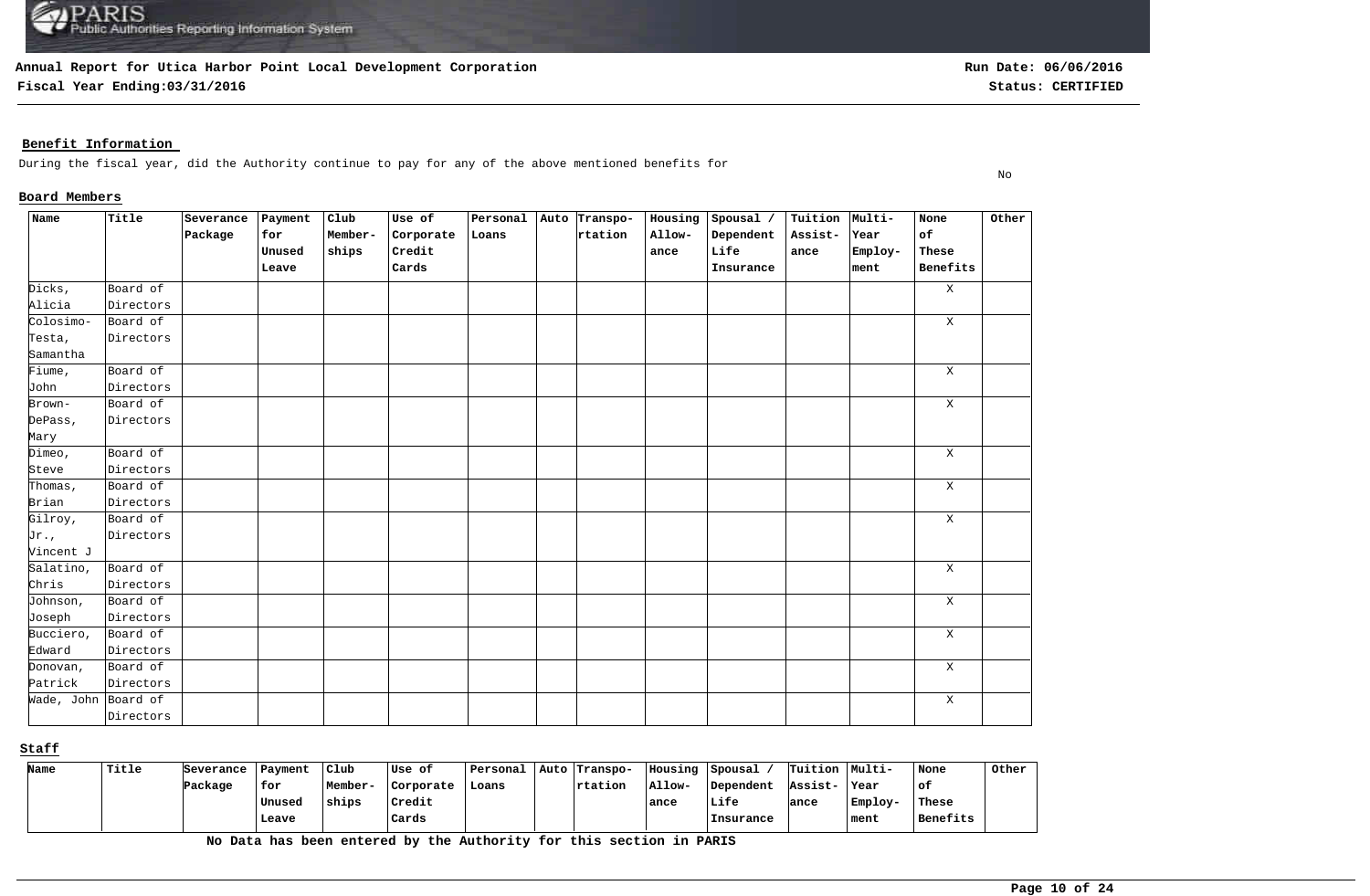#### **Annual Report for Utica Harbor Point Local Development Corporation**

#### **Fiscal Year Ending:03/31/2016 Status: CERTIFIED**

#### **Subsidiary/Component Unit Verification**

Is the list of subsidiaries, as assembled by the Office of the State Comptroller, correct? Yes Are there other subsidiaries or component units of the Authority that are active, not included in the PARIS reports submitted by this Aut No

 **Name of Subsidiary/Component Unit Status Requested Changes** 

#### **Subsidiary/Component Unit Creation**

| Name of Subsidiary/Component Unit     | Establishment    | Entity Purpose     |  |                      |
|---------------------------------------|------------------|--------------------|--|----------------------|
|                                       |                  | Date               |  |                      |
| Subsidiary/Component Unit Termination |                  |                    |  |                      |
| Name of Subsidiary/Component Unit     | Termination Date | Termination Reason |  | Proof of Termination |

**No Data has been entered by the Authority for this section in PARIS**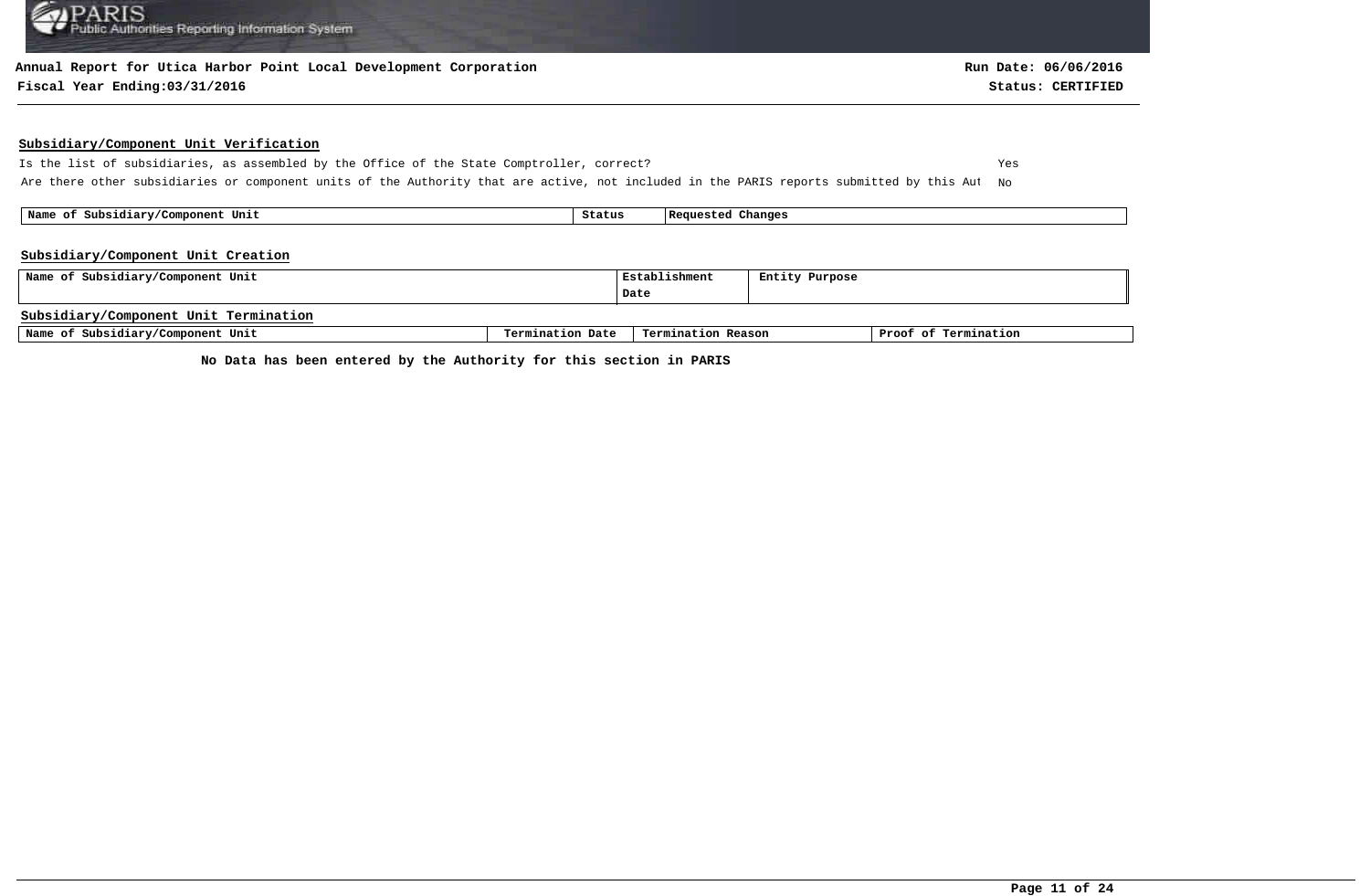**Fiscal Year Ending:03/31/2016 Status: CERTIFIED**

### **Summary Financial Information**

#### **SUMMARY STATEMENT OF NET ASSETS**

#### **Assets**

| Cash and cash equivalents              | \$0.01 |
|----------------------------------------|--------|
| Investments                            | \$0    |
| Receivables, net                       | \$0\$  |
| Other assets                           | \$0\$  |
| Total Current Assets                   | \$0.01 |
| Noncurrent Assets                      |        |
| Restricted cash and investments        | \$0    |
| Long-term receivables, net             | \$0    |
| Other assets                           | \$0    |
| Capital Assets                         |        |
| Land and other nondepreciable property | \$0    |
| Buildings and equipment                | \$0    |
| Infrastructure                         | \$0    |
| Accumulated depreciation               | \$0    |
| Net Capital Assets                     | \$0    |
| Total Noncurrent Assets                | \$0    |
| Total Assets                           | \$0.01 |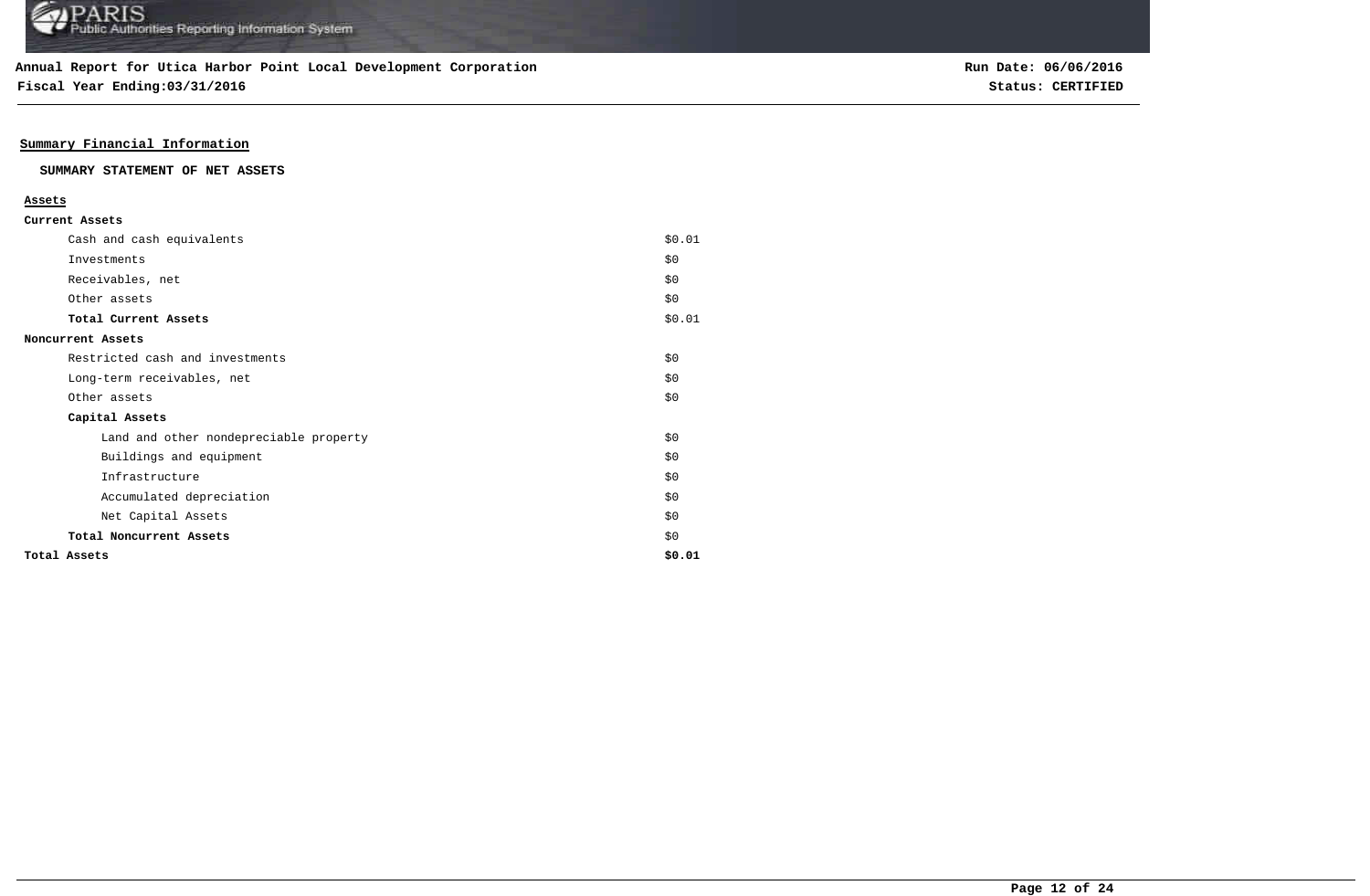**Fiscal Year Ending:03/31/2016 Status: CERTIFIED**

### **Summary Financial Information**

#### **SUMMARY STATEMENT OF NET ASSETS**

### **Liabilities**

| Accounts payable                                | \$0.01 |
|-------------------------------------------------|--------|
| Pension contribution payable                    | \$0    |
| Other post-employment benefits                  | \$0    |
| Accrued liabilities                             | \$0    |
| Deferred revenues                               | \$0    |
| Bonds and notes payable                         | \$0    |
| Other long-term obligations due within one year | \$0    |
| Total Current Liabilities                       | \$0.01 |
| Noncurrent Liabilities                          |        |
| Pension contribution payable                    | \$0    |
| Other post-employment benefits                  | \$0    |
| Bonds and notes payable                         | \$0    |
| Long Term Leases                                | \$0    |
| Other long-term obligations                     | \$0    |
| Total Noncurrent Liabilities                    | \$0    |
| Total Liabilities                               | \$0.01 |
| Net Asset (Deficit)                             |        |
| Net Asset                                       |        |
| Invested in capital assets, net of related debt | \$0    |
| Restricted                                      | \$0    |
| Unrestricted                                    | \$0    |
| Total Net Assets                                | \$0    |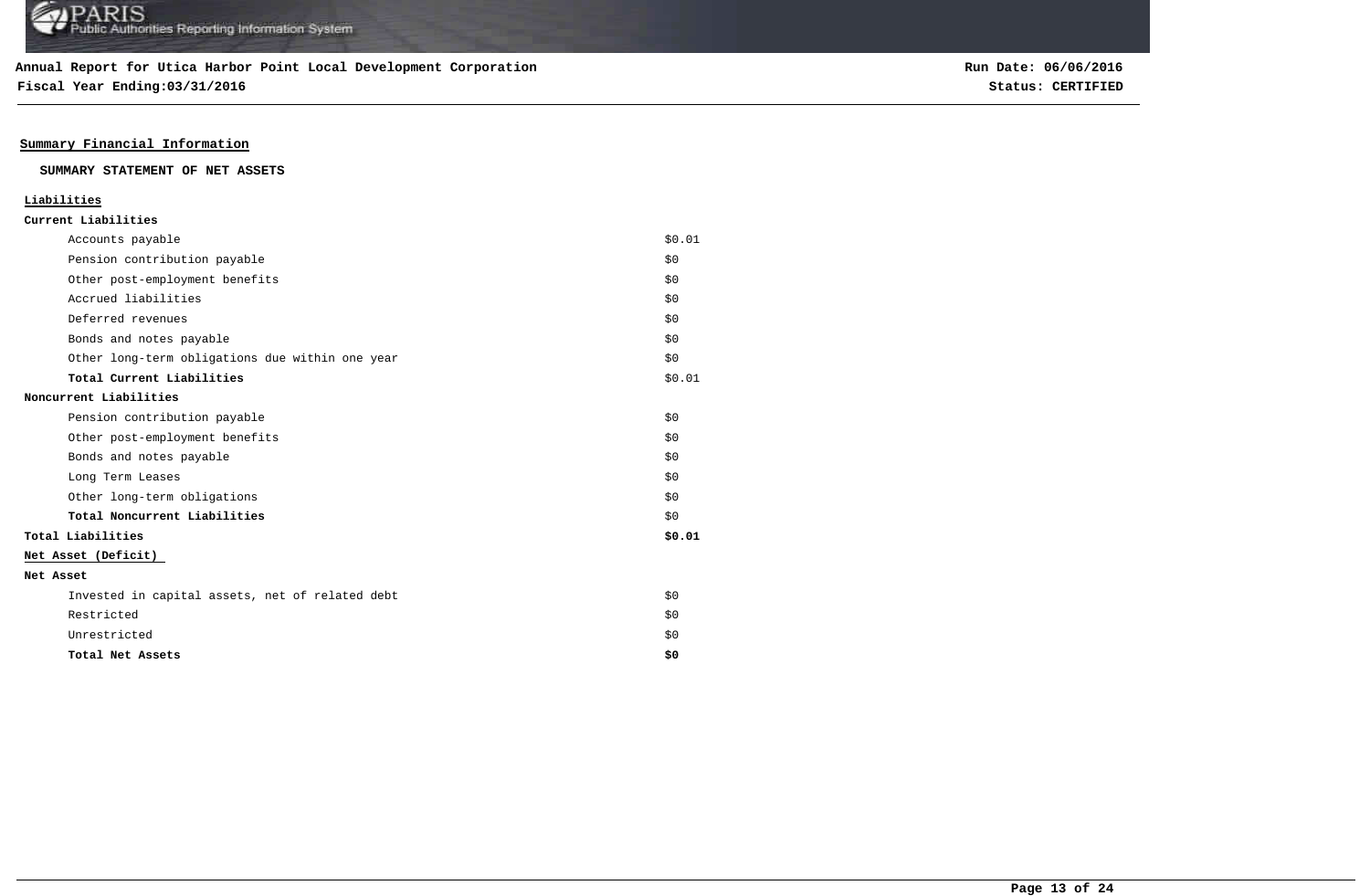### **Annual Report for Utica Harbor Point Local Development Corporation**

**Fiscal Year Ending:03/31/2016 Status: CERTIFIED**

**Run Date: 06/06/2016**

### **Summary Financial Information**

### **SUMMARY STATEMENT OF REVENUE, EXPENSES AND CHANGE IN NET ASSETS**

| Operating Revenues              |     |
|---------------------------------|-----|
| Charges for services            | \$0 |
| Rental & financing income       | \$0 |
| Other operating revenues        | \$0 |
| Total Operating Revenue         | \$0 |
| Operating Expenses              |     |
| Salaries and wages              | \$0 |
| Other employee benefits         | \$0 |
| Professional services contracts | \$0 |
| Supplies and materials          | \$0 |
| Depreciation & amortization     | \$0 |
| Other operating expenses        | \$0 |
| Total Operating Expenses        | \$0 |
| Operating Income (Loss)         | \$0 |
| Nonoperating Revenues           |     |
| Investment earnings             | \$0 |
| State subsidies/grants          | \$0 |
| Federal subsidies/grants        | \$0 |
| Municipal subsidies/grants      | \$0 |
| Public authority subsidies      | \$0 |
| Other nonoperating revenues     | \$0 |
| Total Nonoperating Revenue      | \$0 |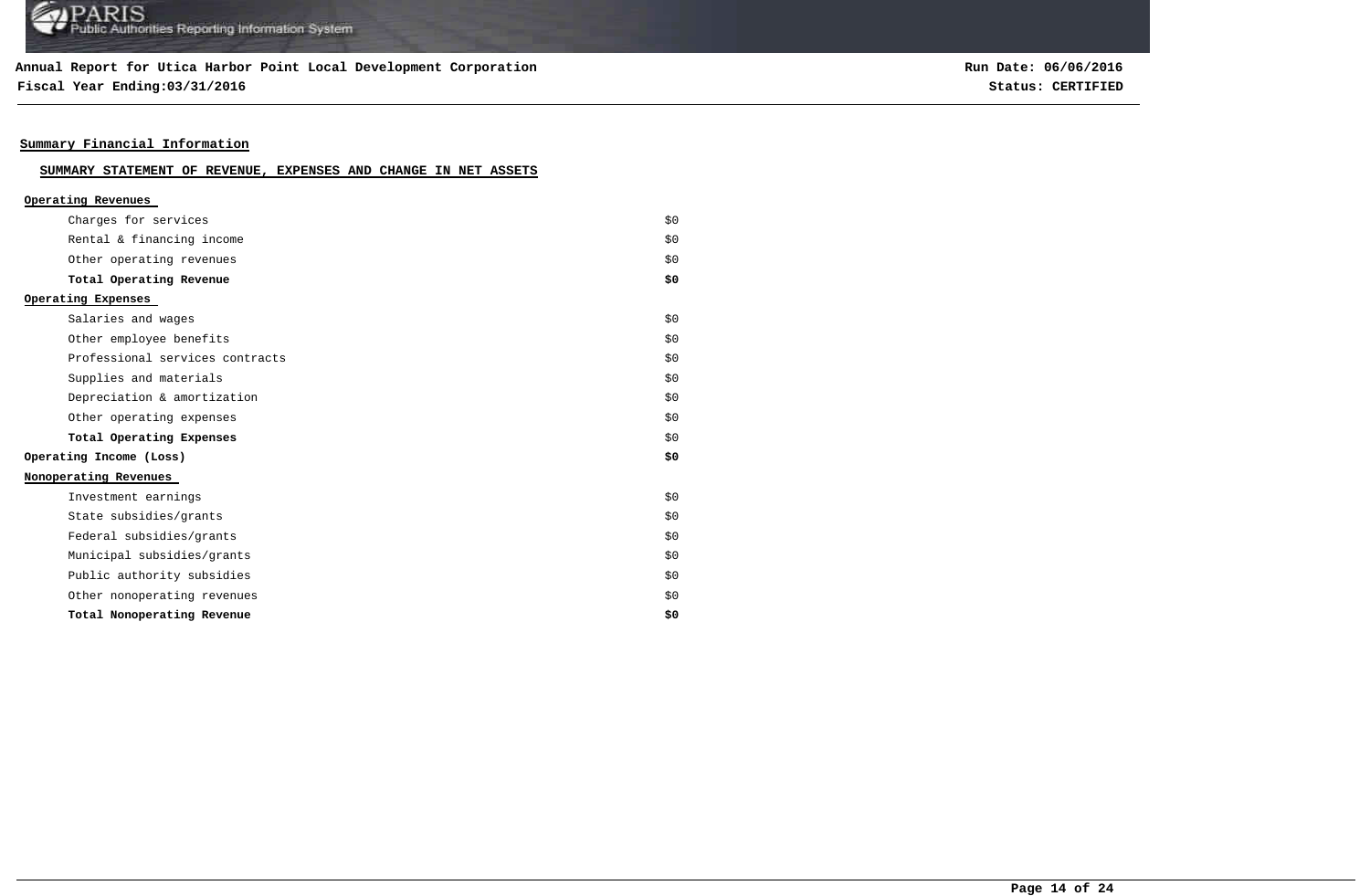**Fiscal Year Ending:03/31/2016 Status: CERTIFIED**

**Run Date: 06/06/2016**

### **Summary Financial Information**

#### **SUMMARY STATEMENT OF REVENUE, EXPENSES AND CHANGE IN NET ASSETS**

#### **Nonoperating Expenses**

| Interest and other financing charges   | \$0 |
|----------------------------------------|-----|
| Subsidies to other public authorities  | \$0 |
| Grants and donations                   | \$0 |
| Other nonoperating expenses            | \$0 |
| Total Nonoperating Expenses            | \$0 |
| Income (Loss) Before Contributions     | \$0 |
| Capital Contributions                  | \$0 |
| Change in net assets                   | \$0 |
| Net assets (deficit) beginning of year | \$0 |
| Other net assets changes               | \$0 |
| Net assets (deficit) at end of year    | \$0 |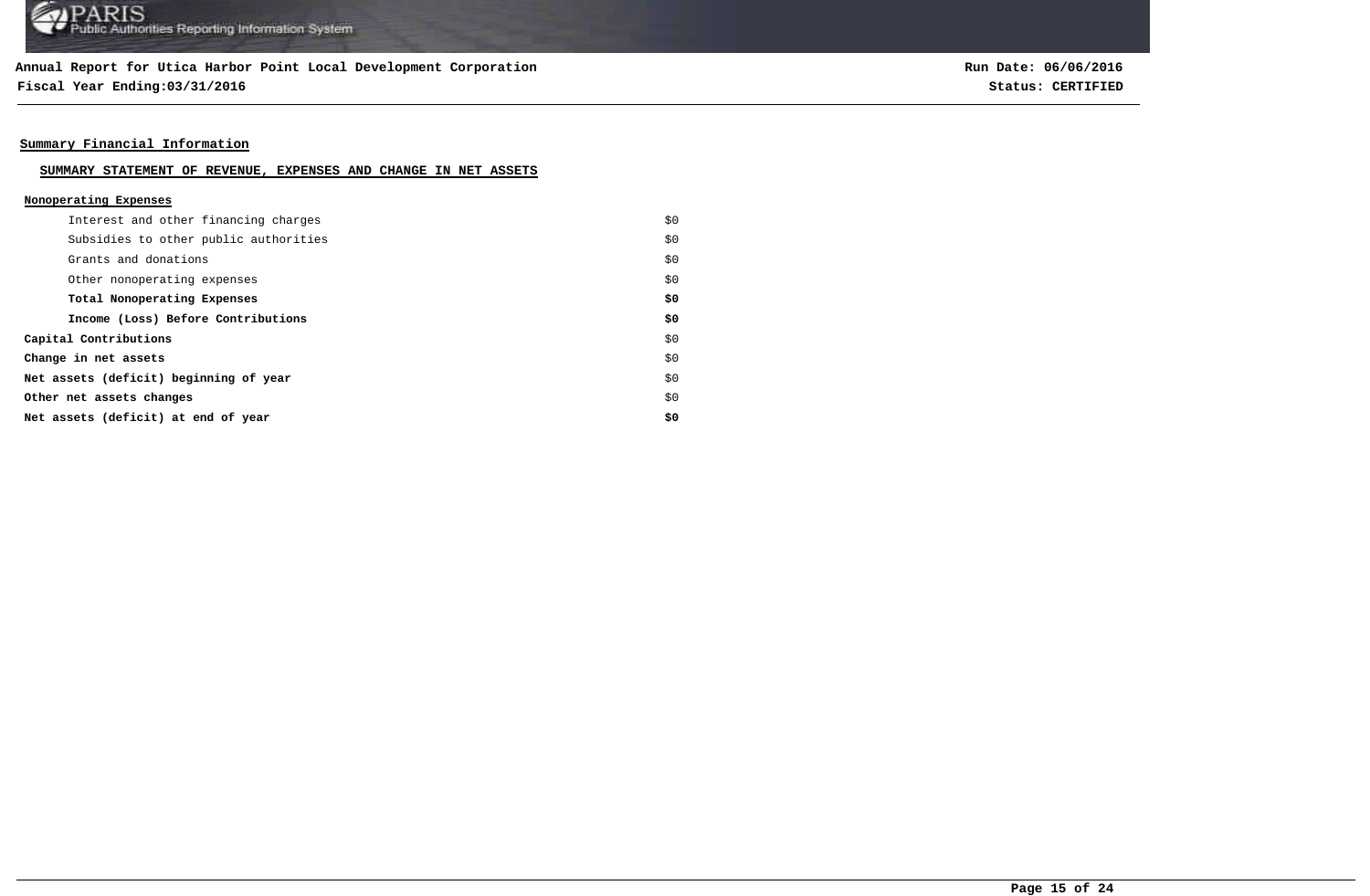## **Fiscal Year Ending:03/31/2016 Status: CERTIFIED**

#### **Current Debt**

| Question                                                                                                          | Response |
|-------------------------------------------------------------------------------------------------------------------|----------|
| 1. Did the Authority have any outstanding debt, including conduit debt, at any point during the reporting period? | No       |
| 2. If yes, has the Authority issued any debt during the reporting period?                                         |          |

#### **New Debt Issuances List by Type of Debt and Program**

**No Data has been entered by the Authority for this section in PARIS**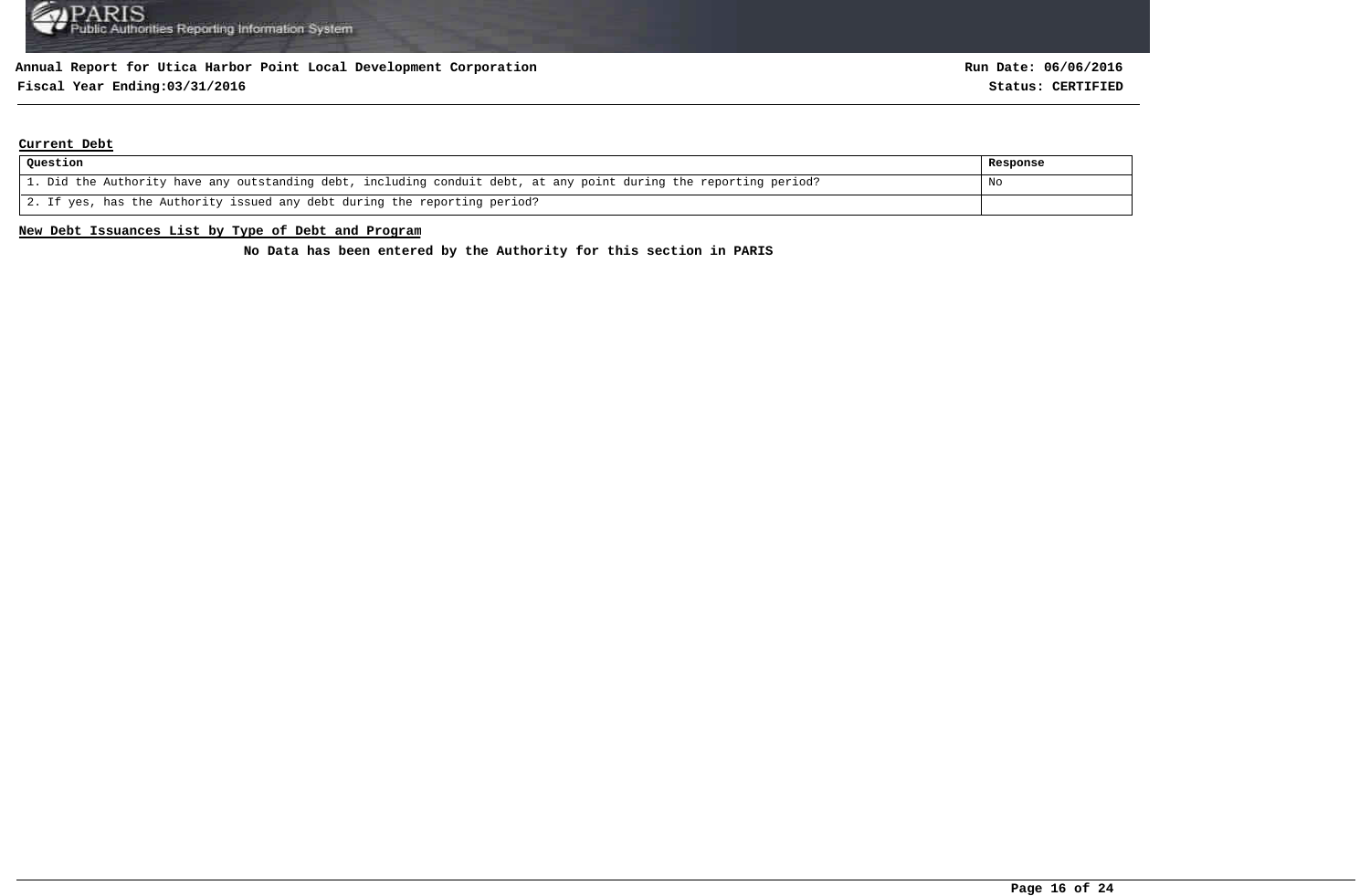

## **Fiscal Year Ending:03/31/2016 Status: CERTIFIED**

## **Schedule of Authority Debt**

| Type of Debt                             | Statutory<br>Authorization<br>(\$) | Outstanding Start<br>of Fiscal Year<br>(\$) | New Debt<br>Issuances<br>$(\boldsymbol{\mathsf{S}})$ | Debt Retired<br>(\$) | Outstanding<br>End of<br>Fiscal Year (\$) |
|------------------------------------------|------------------------------------|---------------------------------------------|------------------------------------------------------|----------------------|-------------------------------------------|
| State Obligation                         |                                    |                                             |                                                      |                      |                                           |
| State Guaranteed                         |                                    |                                             |                                                      |                      |                                           |
| State Supported                          |                                    |                                             |                                                      |                      |                                           |
| State Contingent Obligation              |                                    |                                             |                                                      |                      |                                           |
| State Moral Obligation                   |                                    |                                             |                                                      |                      |                                           |
| Other State Funded                       |                                    |                                             |                                                      |                      |                                           |
| Authority Obligation                     |                                    |                                             |                                                      |                      |                                           |
| General Obligation                       |                                    |                                             |                                                      |                      |                                           |
| Revenue                                  |                                    |                                             |                                                      |                      |                                           |
| Other Non-State Funded                   |                                    |                                             |                                                      |                      |                                           |
| Conduit                                  |                                    |                                             |                                                      |                      |                                           |
| Conduit Debt                             |                                    |                                             |                                                      |                      |                                           |
| Conduit Debt - Pilot Increment Financing |                                    |                                             |                                                      |                      |                                           |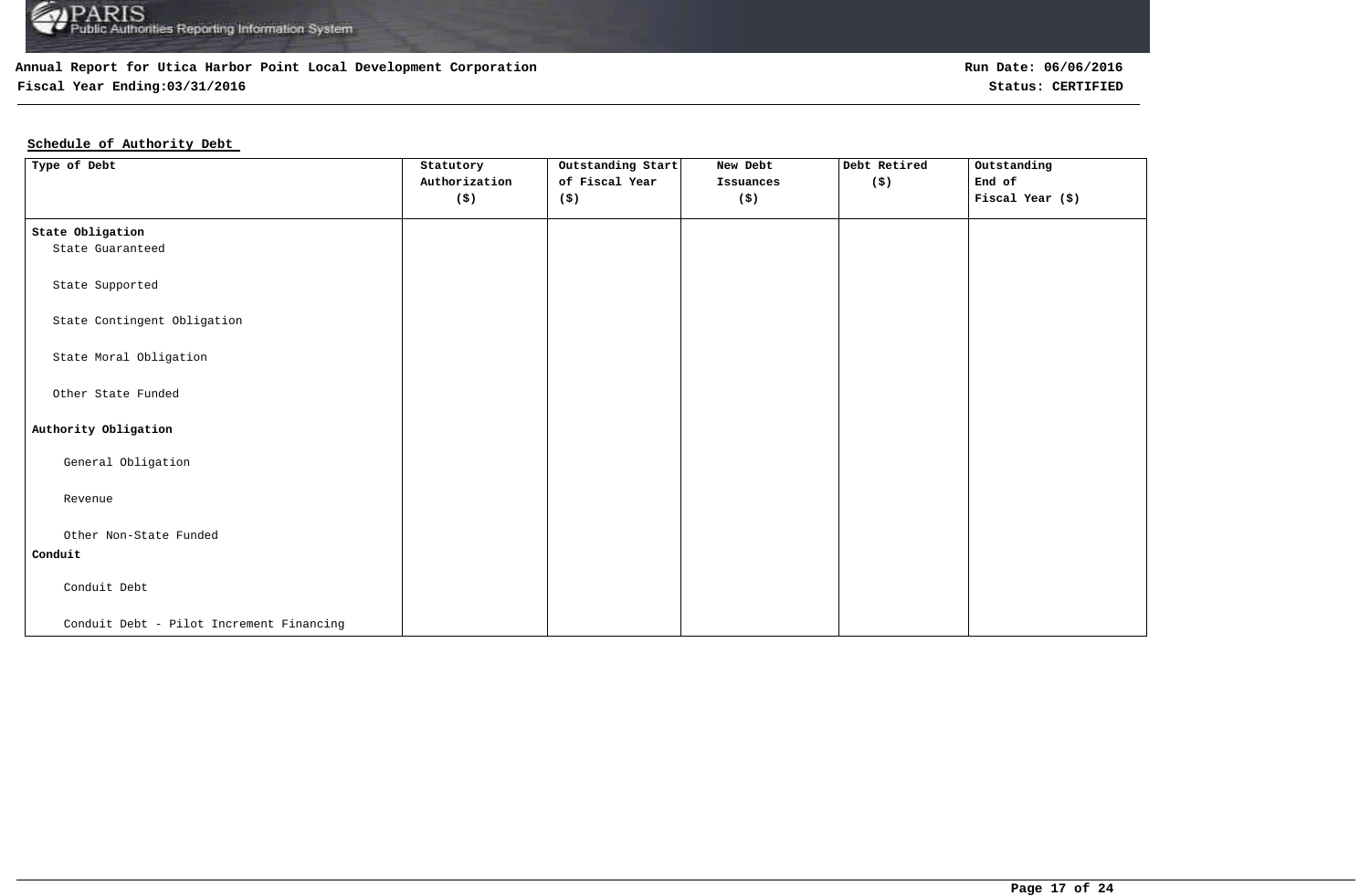

**Annual Report for Utica Harbor Point Local Development Corporation Fiscal Year Ending:03/31/2016 Status: CERTIFIED**

**Run Date: 06/06/2016**

**Real Property Acquisition/Disposal List** 

**This Authority has indicated that it had no real property acquisitions or disposals during the reporting period.**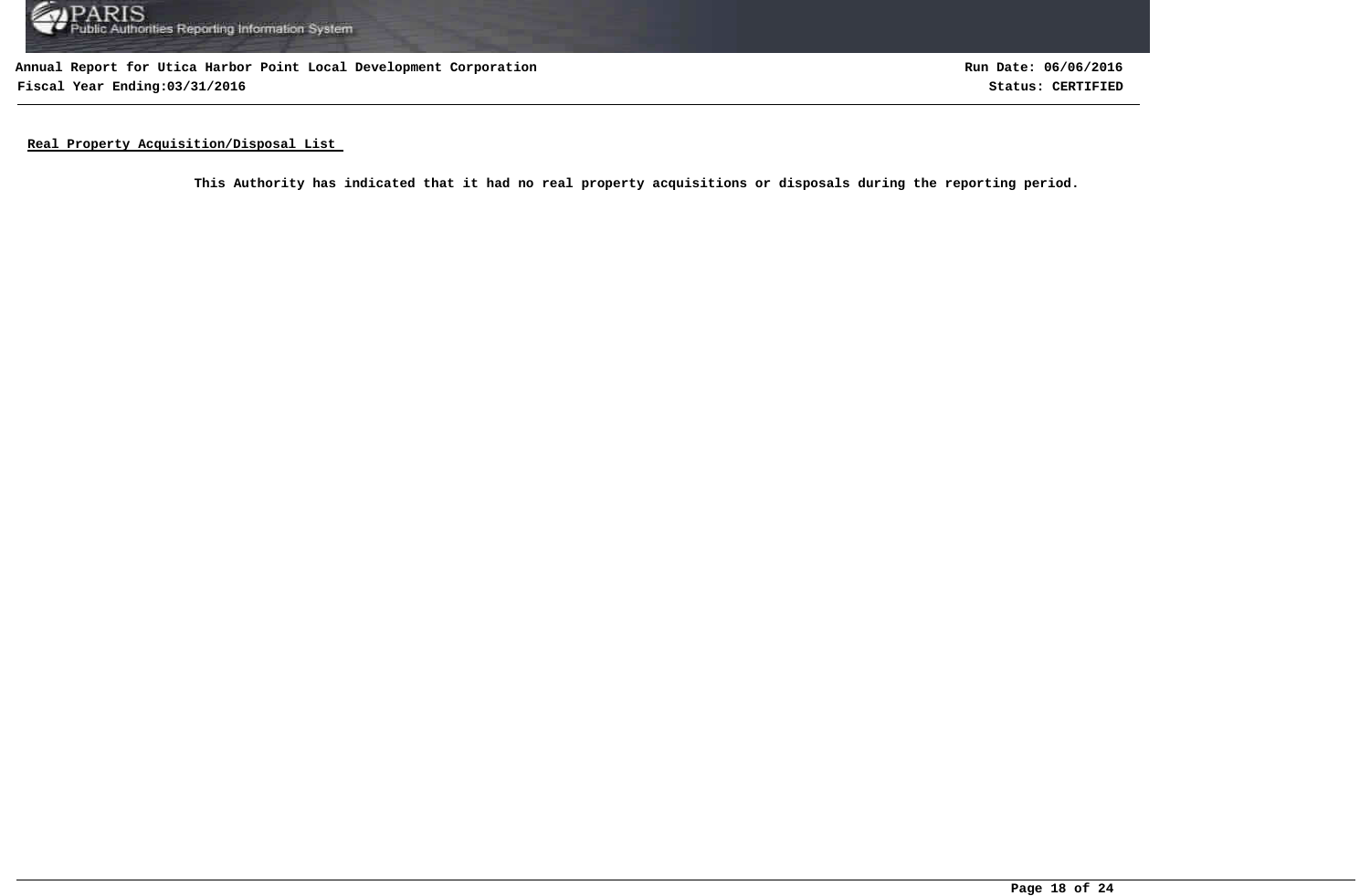

**Annual Report for Utica Harbor Point Local Development Corporation Fiscal Year Ending:03/31/2016 Status: CERTIFIED**

**Run Date: 06/06/2016**

**Personal Property** 

This Authority has indicated that it had no personal property disposals during the reporting period.<br>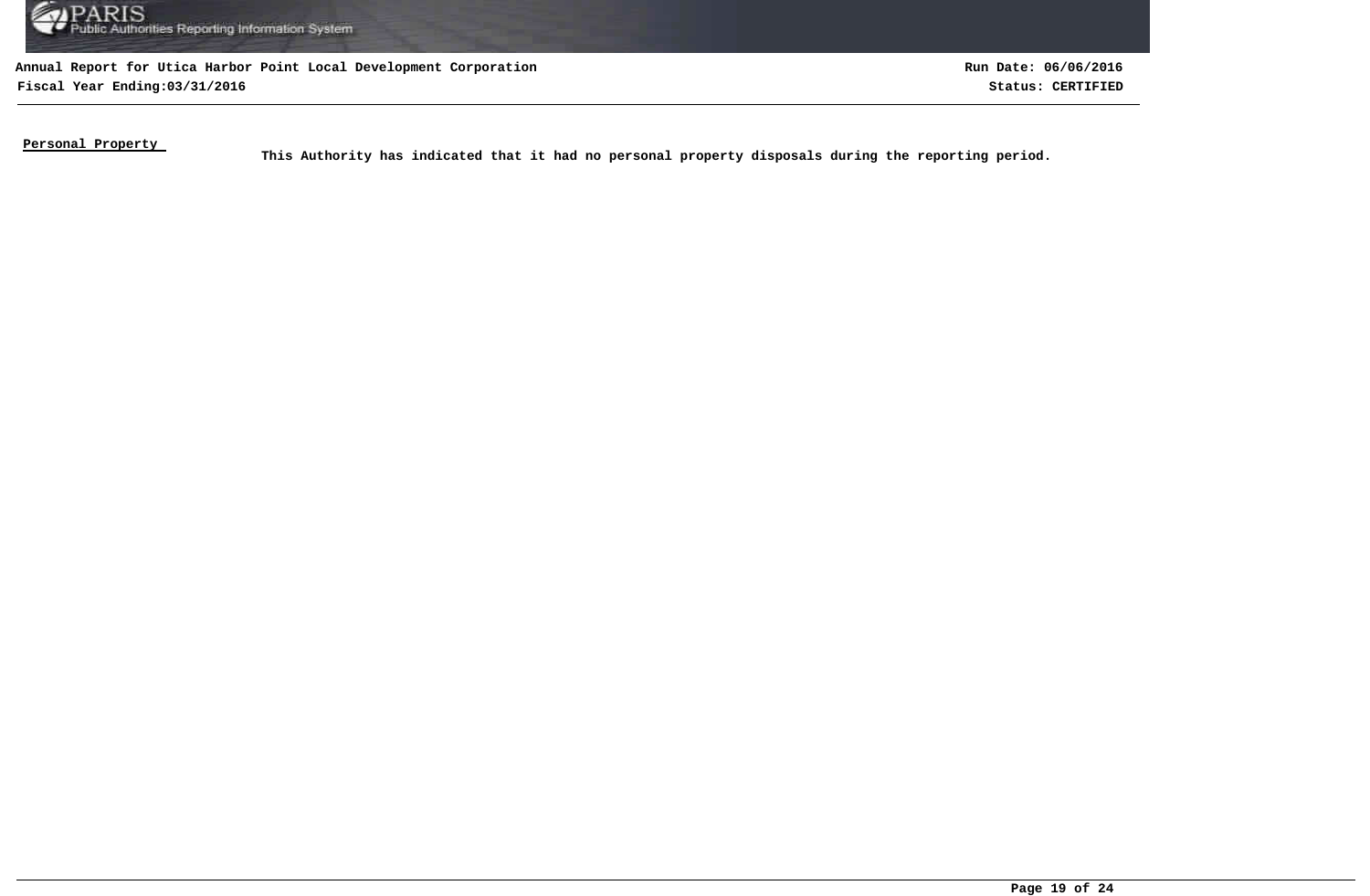### **Fiscal Year Ending:03/31/2016 Status: CERTIFIED**

#### **Property Documents**

| Question                                                                             | Response | URL (if applicable) |
|--------------------------------------------------------------------------------------|----------|---------------------|
| 1. In accordance with Section 2896(3) of PAL, the Authority is required to prepare a | No       |                     |
| report at least annually of all real property of the Authority. Has this report been |          |                     |
| prepared?                                                                            |          |                     |
| 2. Has the Authority prepared policies, procedures, or guidelines regarding the use, | Yes      | www.cityofutica.com |
| awarding, monitoring, and reporting of contracts for the acquisition and disposal of |          |                     |
| property?                                                                            |          |                     |
| 3. In accordance with Section 2896(1) of PAL, has the Authority named a contracting  | Yes      |                     |
| officer who shall be responsible for the Authority's compliance with and enforcement |          |                     |
| of such quidelines?                                                                  |          |                     |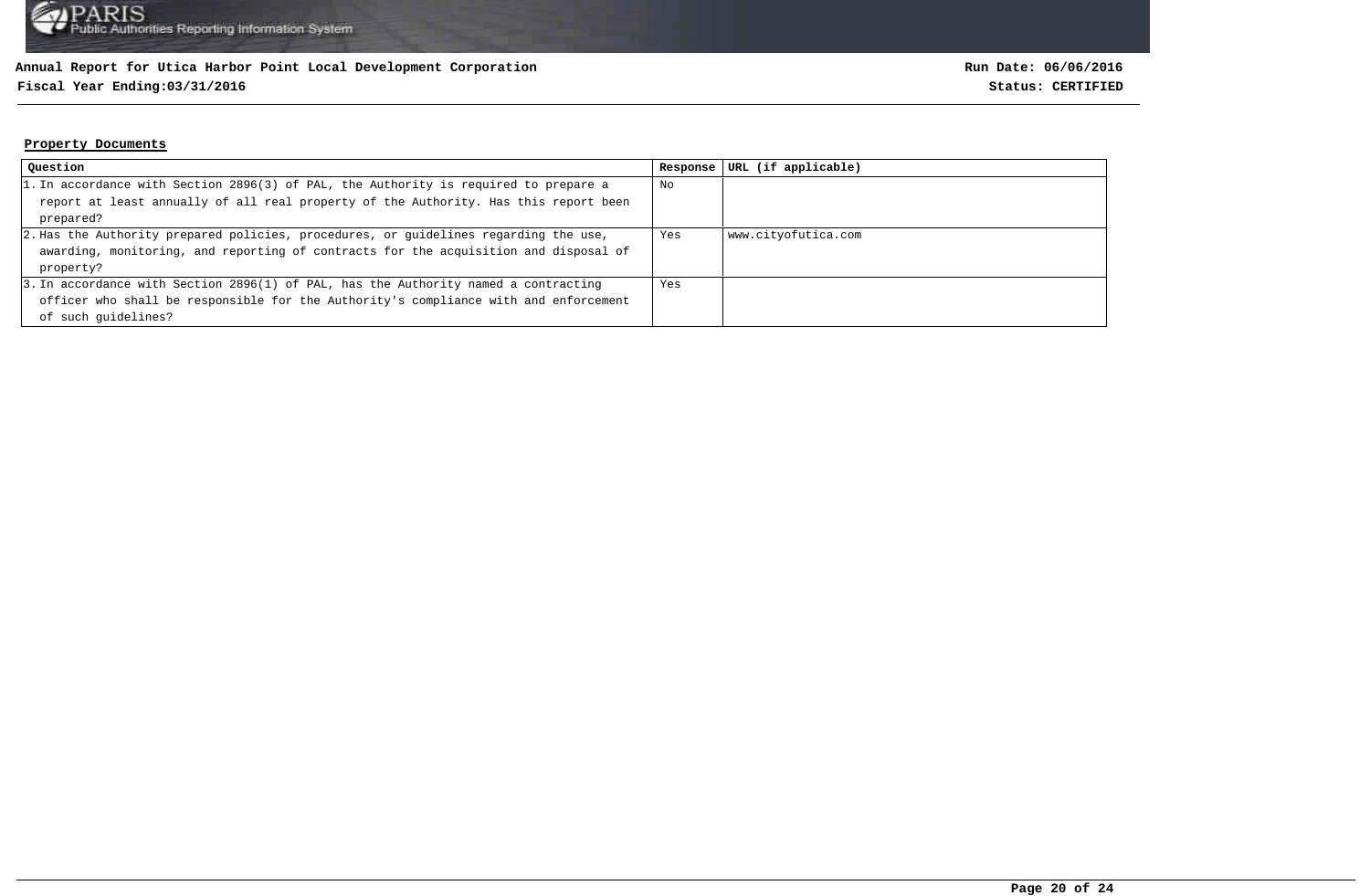

**Fiscal Year Ending:03/31/2016 Status: CERTIFIED**

**Run Date: 06/06/2016**

**Grant Information**

**This Authority has indicated that it did not award any grants during the reporting period.**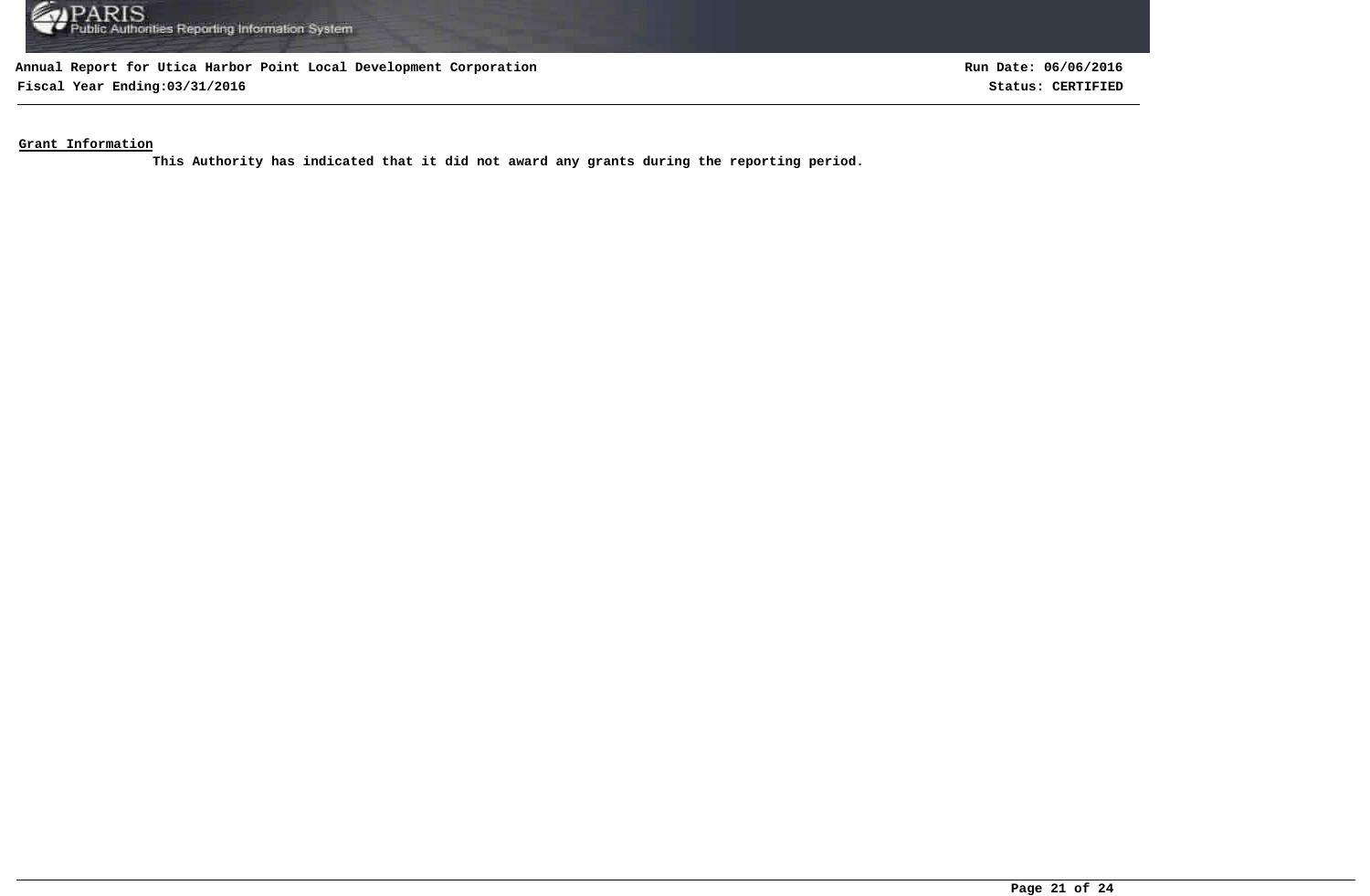

**Fiscal Year Ending:03/31/2016 Status: CERTIFIED**

**Run Date: 06/06/2016**

### **Loan Information**

**This Authority has indicated that it did not award any loans during the reporting period.**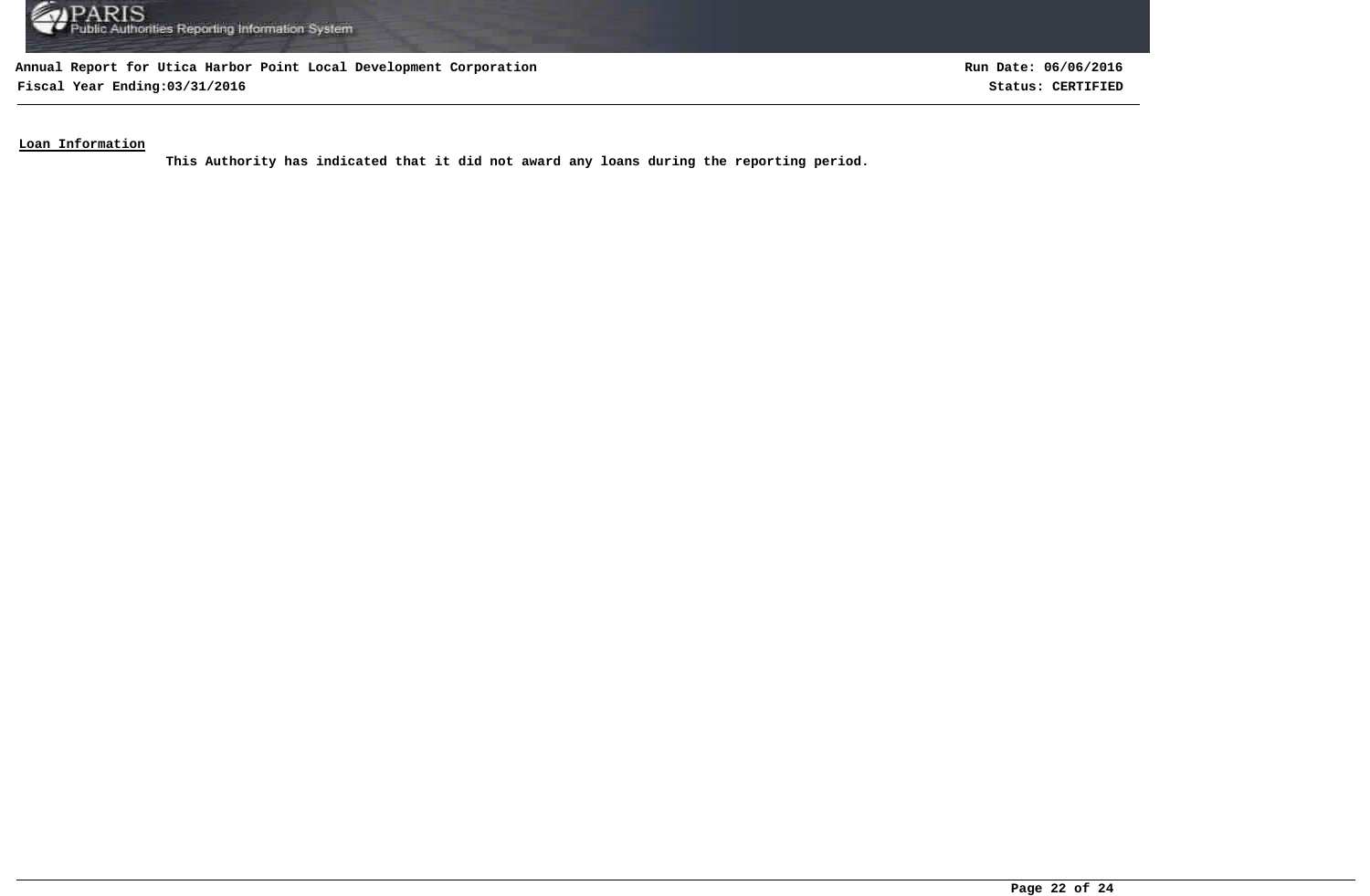

**Fiscal Year Ending:03/31/2016 Status: CERTIFIED**

**Run Date: 06/06/2016**

**Bond Information**

**This Authority has indicated that it did not have any outstanding bonds during the reporting period.**